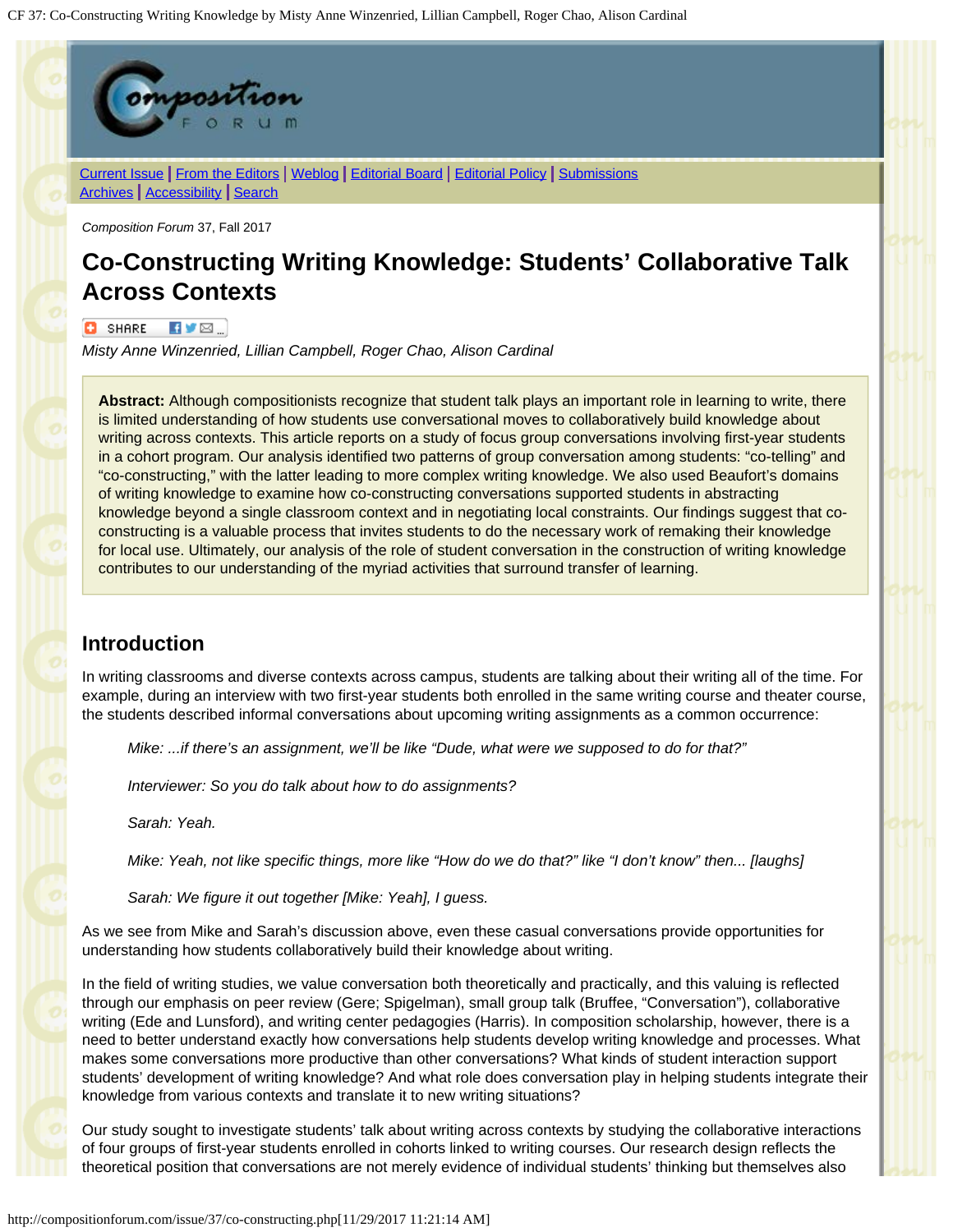shape, promote, and support students' shared construction of writing knowledge (Boone et. al.; Greeno; Jarratt et al.). Our analysis indicated that two different patterns of group conversation emerged among students: "co-telling" and "co-constructing," with the latter tending toward more nuanced or complex understandings of writing. Furthermore, we used Anne Beaufort's domains of writing knowledge—process, content, genre, rhetorical, and discourse community knowledge (*College*)—as a heuristic to examine student talk. We found that most coconstructing conversations supported students both in abstracting their writing knowledge beyond a single classroom context and in negotiating local constraints, with a few interesting exceptions.

Moreover, studying conversational exchanges between students concurrently enrolled in the same courses allowed us the opportunity to examine students' shared meaning making among their various disciplinary classroom experiences. Because our study shifted the focus from individual students within a single class to students' collective experience across classes, it shares its line of inquiry with transfer of learning scholarship. Framed this way, our findings have potential implications for the field's understanding of the phenomenon of transfer of learning. Ultimately, we argue that considering student conversation's role in the construction of writing knowledge is part of providing a rich picture of the myriad activities that surround transfer of learning.

## **Conceptual and Theoretical Framework: Conversation and Transfer of Learning**

Our study rests on the premise that both writing and the development of writing knowledge are grounded in and emerge from social contexts and interactions (Bazerman; Bizzell; Ede; Miller). Knowledge of, for example, genre conventions or reading audiences exists within the context of participation in social practice and community (Freedman and Adam; Wardle, "Identity"). This knowledge construction occurs at every level, from novice writers in First-Year Composition (FYC) to expert writers in the workplace. For example, Graham Smart found that expert writers learning a new genre in banking drew on knowledge that was both learned and held socially as they engaged in the editorial review process. Research in collaboration has further theorized how social interactions produce emergent writing knowledge within social contexts. Muriel Harris argues that "collaboration" is often used as a catchall term, regardless of context, and that the types of collaborative activities that contribute to knowledge construction would benefit from further refinement. She claims scholars need to disentangle collaborative writing from "collaborative learning about writing" (Harris 396). Our study seeks to enhance our understanding of the social development of writing knowledge.

One way that we have access to the social aspects of writing is through conversation, which plays a role in promoting learning, writing, and reflection (Greeno; Bruffee, "Conversation"). James Greeno argues that the shift from viewing learning as an individual or cognitive process to examining processes at the level of the group or system emphasizes the ways in which "conversation is *joint action* that constructs shared information," and in which "conversation mutually constructs meaning" (86). Compositionists echo this claim. Anne Ruggles Gere, in her examination of talk in writing groups, calls conversation "the instrument by which meanings are negotiated and created" (116). Similarly, Candice Spigelman points to the importance of collaborative talk about writing for the collective development of writing knowledge: "The knowledge that emerges through the synergy of talk in groups may bring with it new insights, and these insights may be quite different and, at times, more productive than the ideas of individual speakers and writers" (19). What exactly this "synergy" looks like in practice and what types of insights emerge from synergistic talk are in need of further study.

Studying the phenomenon of construction of writing knowledge through talk, however, is complicated by the myriad contexts students move in and among and the different disciplinary communities of practice they navigate. Students in their early undergraduate years are frequently moving from course to course and discipline to discipline, negotiating their knowledge about writing across contexts. While longitudinal studies have brought insights into how students build writing knowledge during these transitions, these studies often focus only on individuals' experiences of learning to write and not on how students' conversations impact their development of writing knowledge (Beaufort, *College*; McCarthy; Sternglass). While the scholarship on peer review does examine student exchanges (Artemeva and Logie; Zhu), this scholarship does not investigate how knowledge is jointly constructed by participants across contexts.

In literature that does address how students develop knowledge across contexts, student conversation is often not the focus of the research design. When it is, student quotes tend to be excerpted rather than studied as exchanges (Bergmann and Zepernick; Sternglass; Wardle, "Understanding"), likely due to publishing constraints. Even in Susan Jarratt et al.'s article, which compellingly contends that student memory about writing experiences is co-constructed in the space of the interview, readers see students' excerpted quotes at the beginning and end of the interview. These excerpts are used as evidence for how student thinking has been constructed over time—but it is difficult to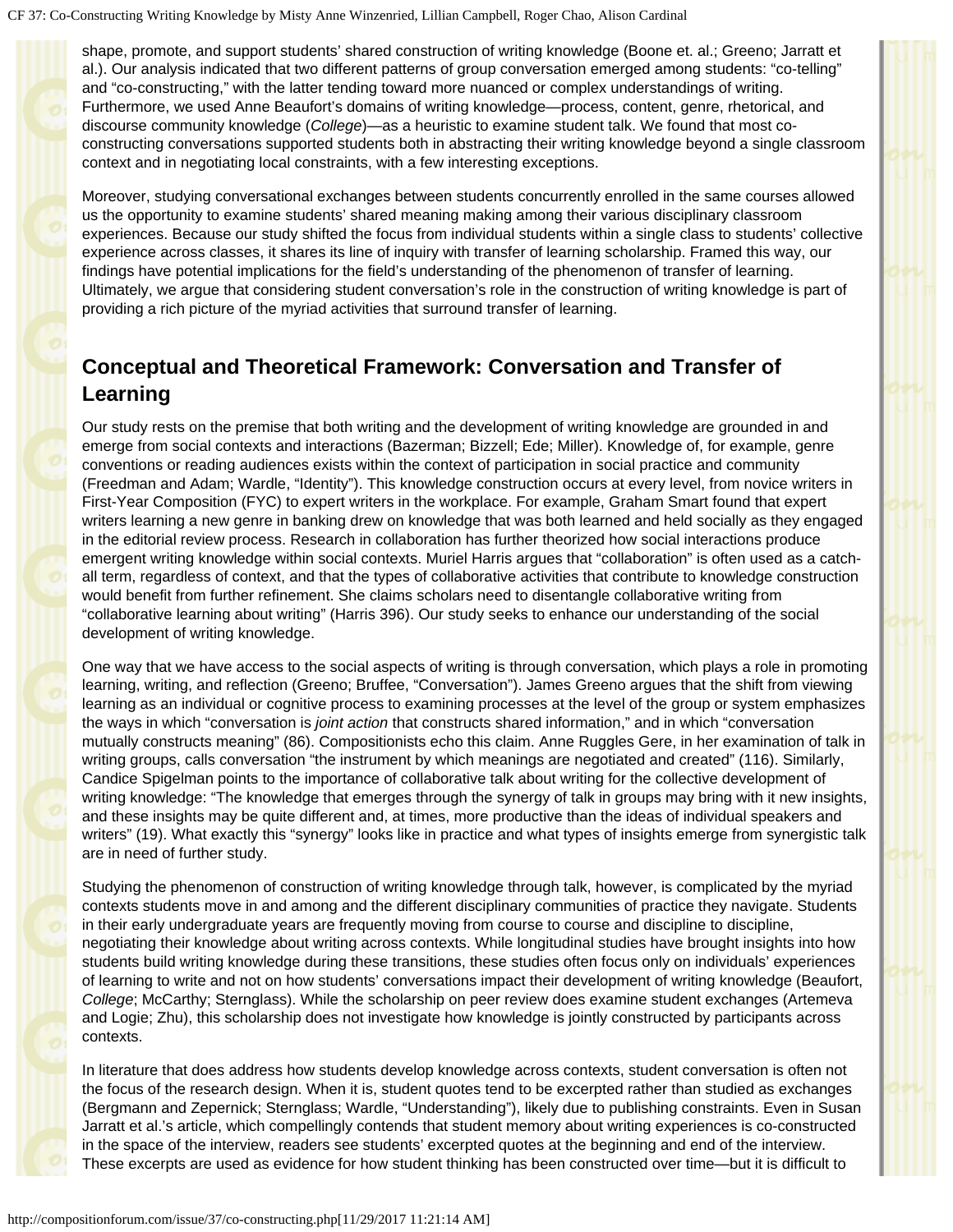get a sense of how meaning emerged *between* interviewer and participant (62). However, looking at length at student-to-student conversation allows us to see the ways in which students build from one another, respond to one another's ideas, and construct meaning together. Our study's focus on the meaning making that occurs among students in conversation joins emerging work by Bradley Hughes, Rebecca Nowacek, and R. Mark Hall, which examines transfer of learning in writing center exchanges.

Since we know that conversation supports knowledge construction, scholarship on transfer helps us to recognize what kinds of knowledge have an important role in promoting transfer of learning across contexts. First, metacognitive thinking has been identified as facilitating transfer of learning (Perkins and Salomon; Reiff and Bawarshi). Similarly, Crystal VanKooten points to the importance of meta-awareness, which she defines as not only knowledge about one's compositional choices but, more importantly, the ability to articulate "how and why those choices are or might be effective or ineffective within a rhetorical context" (2). VanKooten argues that metacognitive moves are made visible in student's "verbal articulations and embodied movements" (4) as they discuss their writing experiences, and as such, can be seen through conversation. For VanKooten, articulation is not just a way to make meta-awareness visible—it is a fundamental component of the awareness.

Second, the initial scholarship on transfer emphasized the importance of cognitive schemas—frameworks, or skeletons of knowledge that students use to help them understand new situations and problems (see Tuomi-Gröhn and Engeström for a review of transfer of learning theory). Recent scholarship in composition has built upon this interdisciplinary work to theorize what these knowledge domains look like in writing. Beaufort argues that experts' writing schemas can be organized as overlapping knowledge domains of writing process, content, genre, and rhetorical knowledge, which together constitute discourse community knowledge (*College* 19). Beaufort's domains have frequently been used in transfer research as a framework for conceptualizing relationships between texts, textual production, and context (Brent; Fishman and Reiff; Jarratt et. al). Beaufort, along with Yancey, Robertson, and Taczak, suggests that to teach for transfer, teachers can introduce key concepts from composition studies that help students construct frameworks for writing. However, the field would benefit from giving more attention to how students construct those domains of knowledge, particularly in interaction with each other and across contexts.

Theoretically, our study is grounded in what Greeno described as a "situative perspective" such that "the actions of individual students contribute to the class's progress in achieving shared understanding, rather than simply being displays of the understandings they have already constructed cognitively in their prior interactions with textbooks, teachers, and computers" (84). This situated perspective, rather than asking what reflective moves help students individually construct the schemas that enable them to abstract knowledge, would ask what *conversational* moves support the collaborative construction of these knowledge domains. We believe that there is value in observing how students construct these domains for themselves through conversational exchange. By asking students to discuss their learning and the connections they saw across courses and writing tasks, our study was designed to elicit this collaborative talk and study the conversational moves by which it occurred. Considering conversation's role in students' construction of writing knowledge, particularly across contexts, provides insight into the field's understanding of transfer of learning.

## **Study Design and Methods**

Our study investigated how groups of students taking cohort courses together (a General Studies course, a writing course, and, in all but one case, one other course) talked about their courses and their writing experiences. Using data from focus group interactions, this article seeks to address two research questions:

- 1. How do different types of conversational exchanges support students' construction of writing knowledge across contexts?
- 2. What, if any, kinds of writing knowledge do students construct through interactive conversation? Further, how does that knowledge relate to the kinds of knowledge we know support transfer of learning?

We designed a qualitative study of students enrolled in first-year cohort courses to examine students' collaborative talk about their classes and the opportunities those conversations afforded students' shared learning. Because it is new methodological territory to study the development of writing knowledge through the examination of conversations, we intentionally limited our data analysis for this article to students' interactions in focus groups, though we also collected additional interview and student writing data as part of the larger study.

The study was conducted at a large research university in the western U.S., and the cohort program enrolled groups of 20-25 students in two to three classes together during their first quarter at the university. About 50 percent of firstyear students at the university opted into the cohort program as part of their first-quarter registration. In addition to their shared general education courses, students were also enrolled in a 2-credit General Studies course offered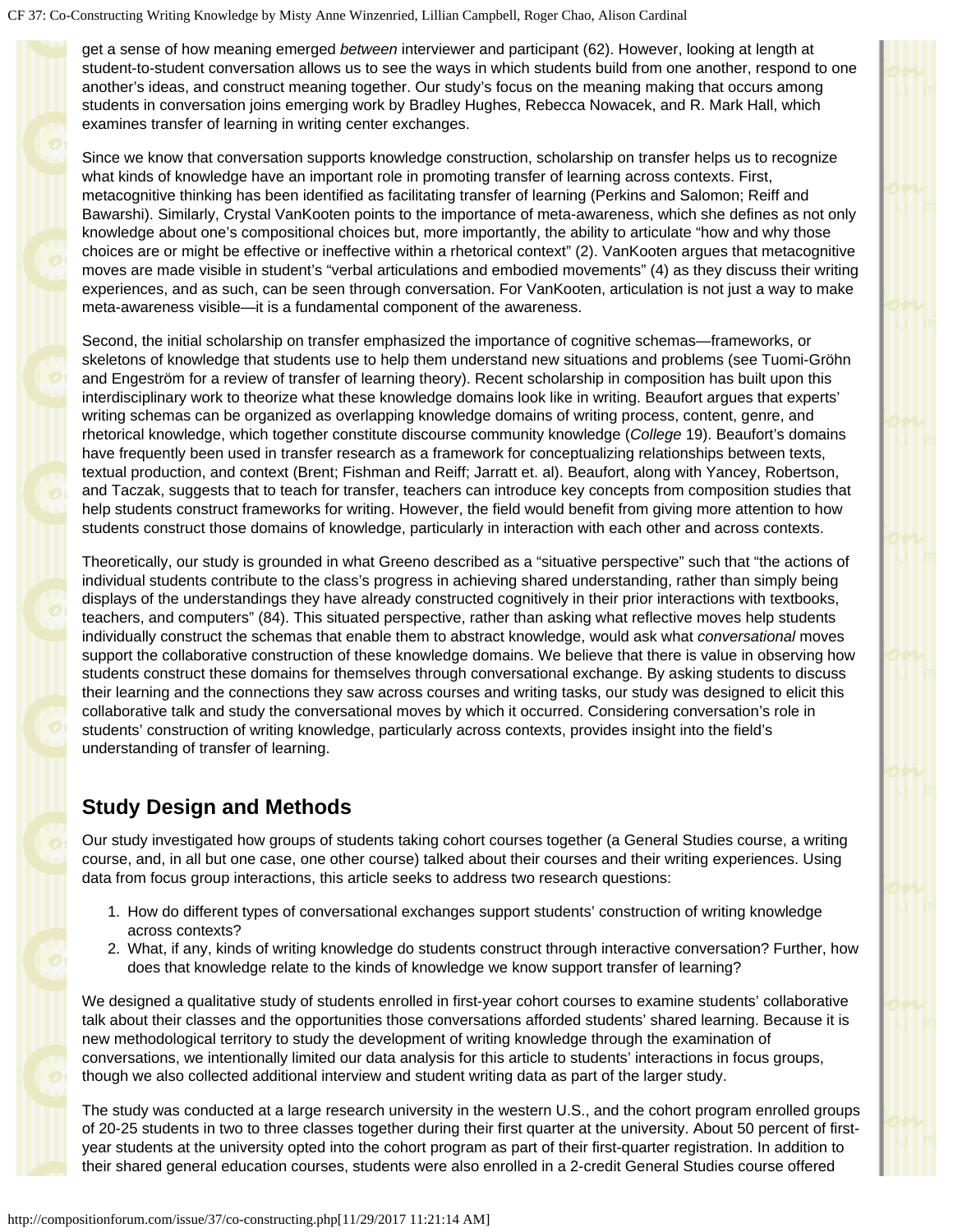specifically to students in the cohort program. The credit/no credit General Studies course was designed to support students' transition to the university, their development of community, and their navigation of university resources. The General Studies course was facilitated by a peer undergraduate leader who had received training to lead onand off-campus activities and support in-class and online discussions about critical thinking, academics, and vocational pathways. For our study, we selected cohorts that included a shared composition course and, in most cases, a shared third course. During and following the 10-week quarter, we met with four different groups of two to six students each and conducted three focus groups per cohort: at the beginning of fall quarter, the middle of fall quarter, and the beginning of the subsequent winter quarter. See [Table 1](#page-3-0).

**Table 1.** Overview of Focus Groups and Participants.

<span id="page-3-0"></span>

| <b>Focus Group</b>                                             | <b>Courses</b>                            | <b>Participants</b> |
|----------------------------------------------------------------|-------------------------------------------|---------------------|
| <b>Economics Cohort One</b>                                    | <b>General Studies</b>                    | Laura               |
|                                                                | Composition                               | Daisy               |
|                                                                | Economics                                 | <b>Brian</b>        |
|                                                                |                                           | Theo                |
| <b>Economics Cohort Two</b>                                    | <b>General Studies</b>                    | Darren              |
|                                                                | Composition                               | Fatima              |
|                                                                | Economics                                 | <b>Barbara</b>      |
|                                                                |                                           | Miguel              |
|                                                                |                                           | Tony                |
|                                                                |                                           | Michael             |
| Multidisciplinary Cohort                                       | <b>General Studies</b>                    | Kevin               |
|                                                                | Composition                               | Anne                |
|                                                                | [Individually selected third course] Kara |                     |
|                                                                |                                           | Sally               |
| Theater Cohort*                                                | <b>General Studies</b>                    | Mike                |
| (Only one focus group meeting with these students) Composition |                                           | Sarah               |
|                                                                | Theater                                   |                     |

The focus groups were designed to not only study students' development of writing knowledge as it emerged in student conversations but also to facilitate three activities that engaged students in talking together about relationships between prior learning, concurrent learning, and future learning (Perkins and Solomon 26). Although these conversations took place outside of structured classrooms, they were facilitated by an interviewer. We explained to students that we were interested in "listening in" on their conversations and encouraged them to talk to one another. This enabled us to examine sustained student exchanges across multiple conversational turns to see how students built on one another's ideas.

We designed each focus group to end with a collaborative transfer activity. At the first focus group, we asked students to engage in a "backward reaching" transfer activity by inviting them to brainstorm and discuss relationships among their prior or antecedent genres (Reiff and Bawarshi). At the second focus group, we asked students to discuss the relationships between their learning in the three courses they were currently taking and engage in a "forward reaching" transfer activity by thinking about courses they would be taking next quarter. Finally, our third focus group, which took place at the beginning of winter quarter, provided a structured opportunity for "bridging";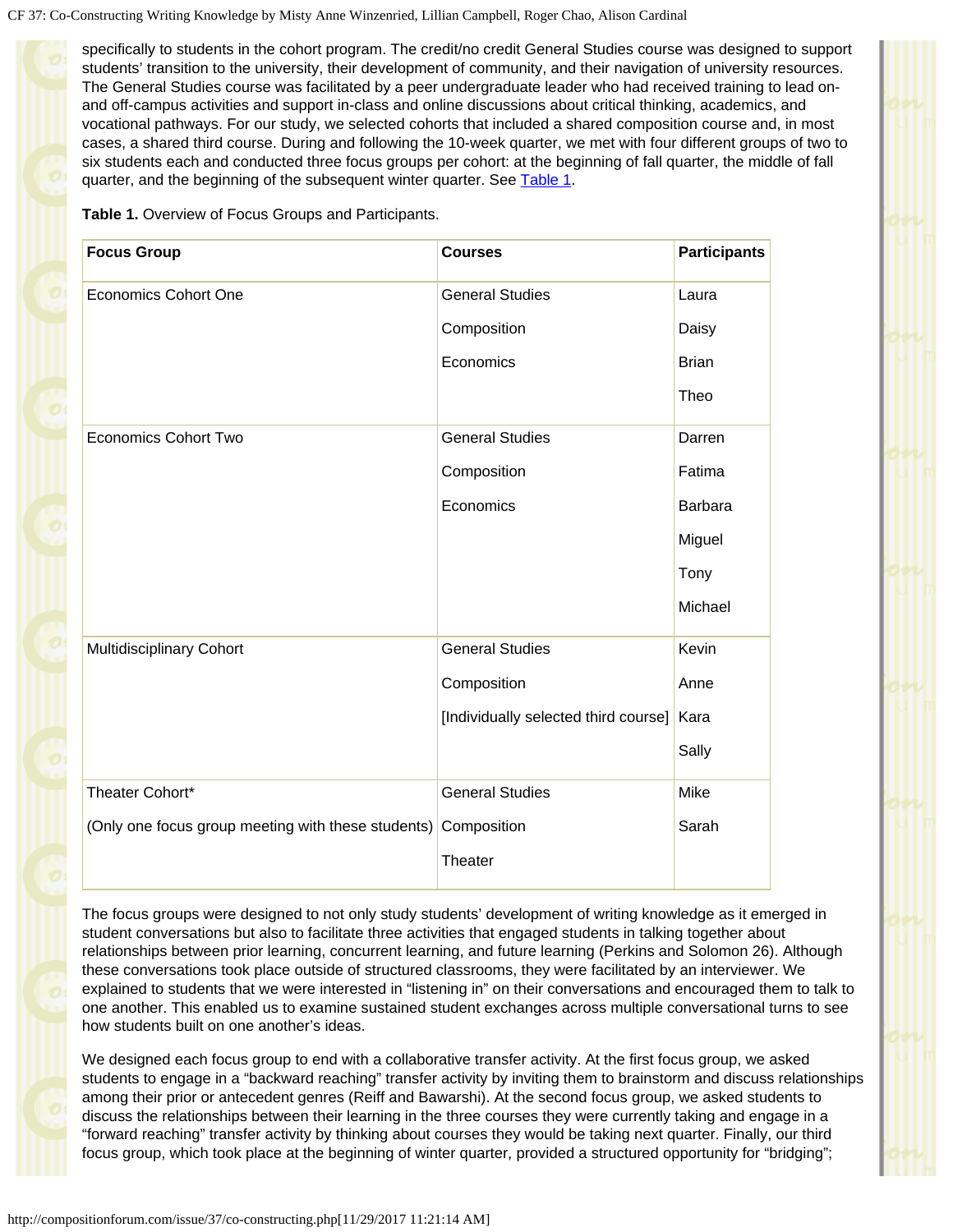here, we asked students to make connections between the writing skills they gained in their fall quarter composition course and the writing demands of their winter quarter courses.

We recognize that the excerpts we examine in this article reflect the participation of the interviewer alongside the students as meaning was constructed through conversation. Though we encouraged students to talk to one another, the interviewer played an active role in the conversations, both through the questions asked and through the collaborative transfer activities. (A complete interview protocol can be found in the [Appendix.](#page-11-0)) In doing so, we created a unique learning situation that capitalized on the shared experience of the cohort but also went beyond it. We acknowledge that the focus group model, much like any research that asks students to think and talk about their writing practices, both draws students who might be particularly inclined toward metacognitive thinking, and also might promote a particular kind of reflective thinking that is not necessarily naturalistic in nature (Frazier).

To code interview transcripts, we used two analytic strategies. First, because we were most interested in examining the process of student interaction, we identified patterns of conversation and participation structures that allowed us to track students' shared understanding and construction of knowledge. We parsed the data into two types of interactions: students responding directly to the interviewer questions and students interacting with one another. Because we were interested specifically in conversational exchanges between students, our data set for this study includes only the focus group transcript segments for conversations involving multiple students responding to one another and the interviewer, interactively discussing their experiences and knowledge. As we examined these exchanges, we used discourse analysis to code conversational turns that included moments of disagreement and building on or nuancing one another's ideas. We also identified points of realization or insight ("aha moments") and exchanges where the group arrived at a different or new understanding of the topic. Looking at the intersection of conversational moments and group realizations allowed us to identify two distinct patterns of conversational exchange, as discussed in our findings.

In our second round of coding, Beaufort's conceptual model of writing expertise served as a key heuristic for categorizing the various types of knowledge that were constructed in students' interactive conversations about writing in their courses (*College* 19). Beaufort's five domains of situated knowledge—discourse community, subject matter, genre, rhetorical, and writing process—provided an established schema for our coding process, which is frequently cited by writing scholars (Brent; Fishman and Reiff; Jarratt et. al). The schema offers an inclusive approach to coding that acknowledges the complexity of multiple knowledge domains within composition research, "a way of conceptualizing how the different aspects of writing are related and fit together" (*College* 17).

Coding for both patterns of conversation and Beaufort's domains involved an iterative process, and coding continued until the researchers reached consensus regarding the application of codes. Once the transcripts were coded, we used the coded excerpts to look for patterns in how types of interactive conversations intersected with Beaufort's writing knowledge domains. Using these intersections, we analyzed how students actively and collectively constructed an understanding of their writing, as well as how they talked about expected writing practices in their courses.[{1}](#page-13-0)

## <span id="page-4-0"></span>**Findings**

Because we were interested specifically in how interactive discourse might enable students to collaboratively build rhetorical knowledge, we focused our analysis on those conversations during which students were interacting with one another. In our first findings section, we analyze two different modes of conversational exchange: "co-telling" and "co-constructing." In our second findings section, we examine the "co-constructing" conversations through the heuristic of Beaufort's five domains, ultimately arguing that these types of exchange tended to support students' collaborative development of domain-specific writing knowledge, with some notable exceptions.

## *Co-Telling and Co-Constructing*

One thread of our analysis focused on how interactive discourse enabled students to collaboratively build rhetorical knowledge. From the data, a pattern emerged that differentiated interactive responses in which students took turns constructing a shared narrative of their experience from ones in which conversations seemed to produce a more nuanced or complex understanding of the topic. Thus, we argue that as students discussed their various writing strategies within different disciplines, they drew on two primary conversational moves: "co-telling" and "coconstructing."

When co-telling, students reflected upon a perceived shared experience, building on one another's details in order to form an agreed-upon viewpoint. Overall, the students' common coursework provided a foundation of shared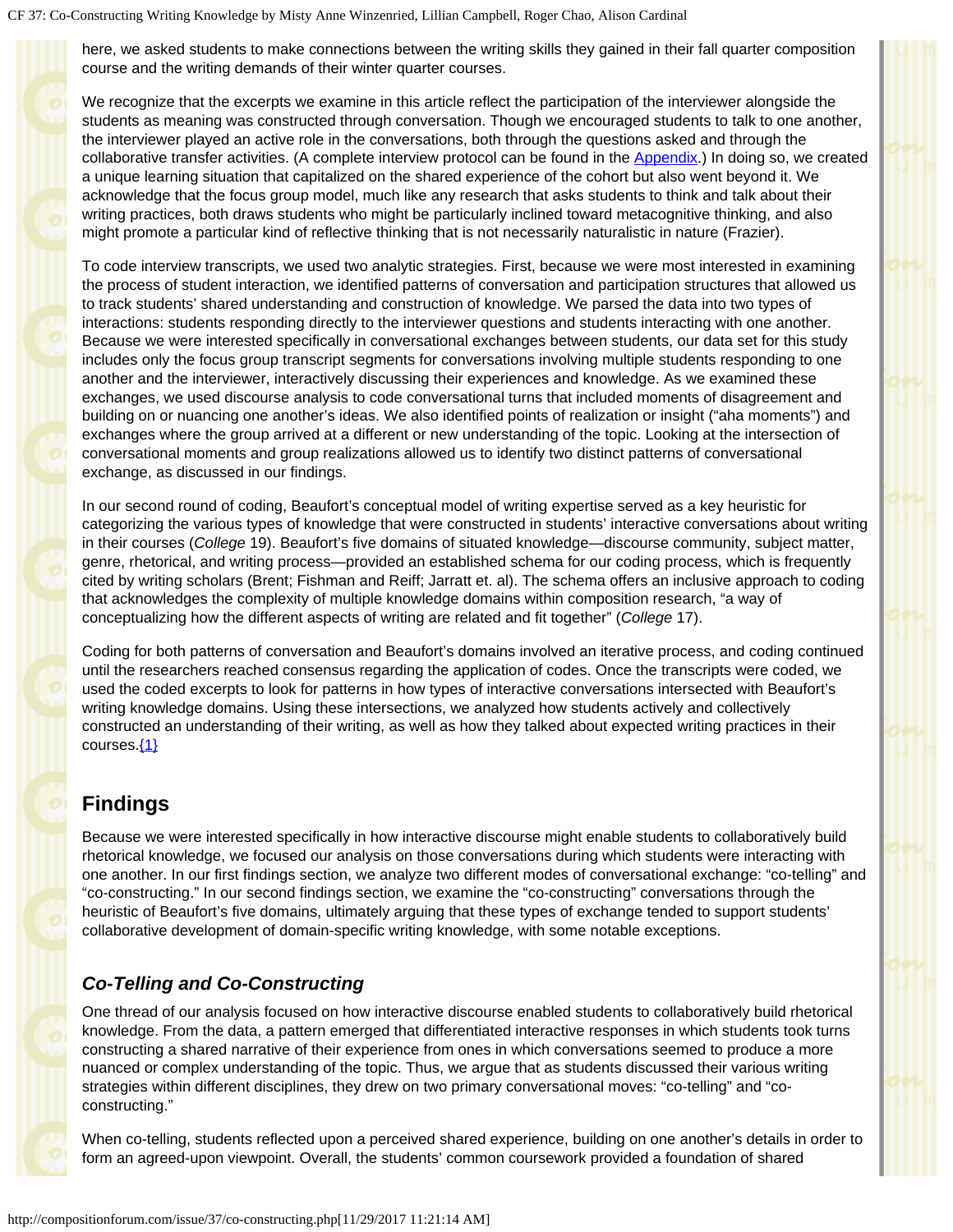experience and rapport that facilitated these exchanges. Since they shared experiences across two to three courses, students were often able to talk about their courses "in one voice." For example, in Economics Cohort Two's discussion about taking notes, students came to a consensus that the content of their composition course did not warrant note-taking:

*Fatima: ... It's just mostly, like, grammar or claims. It's really simple. As long as you know how to apply it, you don't really need to review anything.*

*Barbara: And then [for] the little parts necessary for each paper, she gives a handout with everything, like, I'm expecting you to have this, this, this, this, this. [Miguel: Yeah.] So I don't really feel like it's necessary to write everything down cause it's already in the handout.*

*Darren: And if she doesn't mention it in class, she'll just send out an email to the entire class. [Miguel: Yeah.] So I don't really write anything down...*

Here, individuals contributed ideas to the narrative of how learning occurred in composition, but the central claim about their experience went unchallenged throughout the conversation. Darren's conclusion that, "I don't really write anything down" simply reiterates points made by both Fatima and Barbara in previous turns.

Meanwhile, even when students were talking about their unique prior writing experiences, they tended to talk *as if* their experiences were the same even if their understandings might have been different. For example, in an exchange in the Multidisciplinary Cohort, the interviewer prompted the students to explain the difference between an argumentative and research paper after they had identified these as separate genres. Kevin, Anne, and Kara co-told experiences of these genres without questioning whether their background with them may have been different:

*Kevin: Well, an expository paper is a paper where you kind of like explain something, so you go about explaining details of the topic you're describing.*

*Anne: I just remember that--I think this was maybe in elementary school, where we were taught there are two different types of essays [...] There's expository and then there's persuasive, so persuasive is where you want to convince your reader of your ideas, where expository you're like elaborating or explaining it. So it's different in a way...*

*Kara: I just remember from my AP class in high school that expository always involved reading something and looking for metaphors or alliterations, stuff like that, and finding those to explain the author's main idea.*

In this example of co-telling, students are each contributing their individual understanding to the discussion, but without truly engaging one another's response. Even though they each pick up on the name of the genre and build on each other's definition, the fact that each individual has a distinct understanding of "expository" remains unexamined by the group. Instead, the narrative of expository writing is built under the assumption of sameness, and we can see the silencing capacity of consensus-building conversations at play (Trimbur). In other instances, when students did contribute insights into the ways that their high school writing experiences differed from the group's norm, these experiences were framed as individual idiosyncrasies and not challenges to the group's shared argument about the experience.

Co-constructing conversations, on the other hand, also resulted in shared knowledge or understanding, but the process by which students reached that point was much more complex. In contrast to co-telling, co-constructing conversations demonstrated evidence of students' working together to come to a shared understanding of some phenomenon. Students had to complicate and nuance one another's ideas in order to jointly construct their understanding. That process often involved listening carefully to one another, stating and restating one's idea with nuance, and building on others' ideas in complex ways. In the following example, the Multidisciplinary Cohort discussed how they would use skills from their composition course in future courses. The conversation began with a co-telling exchange about how a composition course taught them to write longer papers. However, they added to this narrative, and it became increasingly nuanced as they began to acknowledge that more than length was changing:

*Anne: Well maybe the papers, like the big papers I'm going to have due. I see the stuff we learned in English helping a lot with that.*

*Sally: Like how to approach a longer paper.*

*Anne: Yeah.*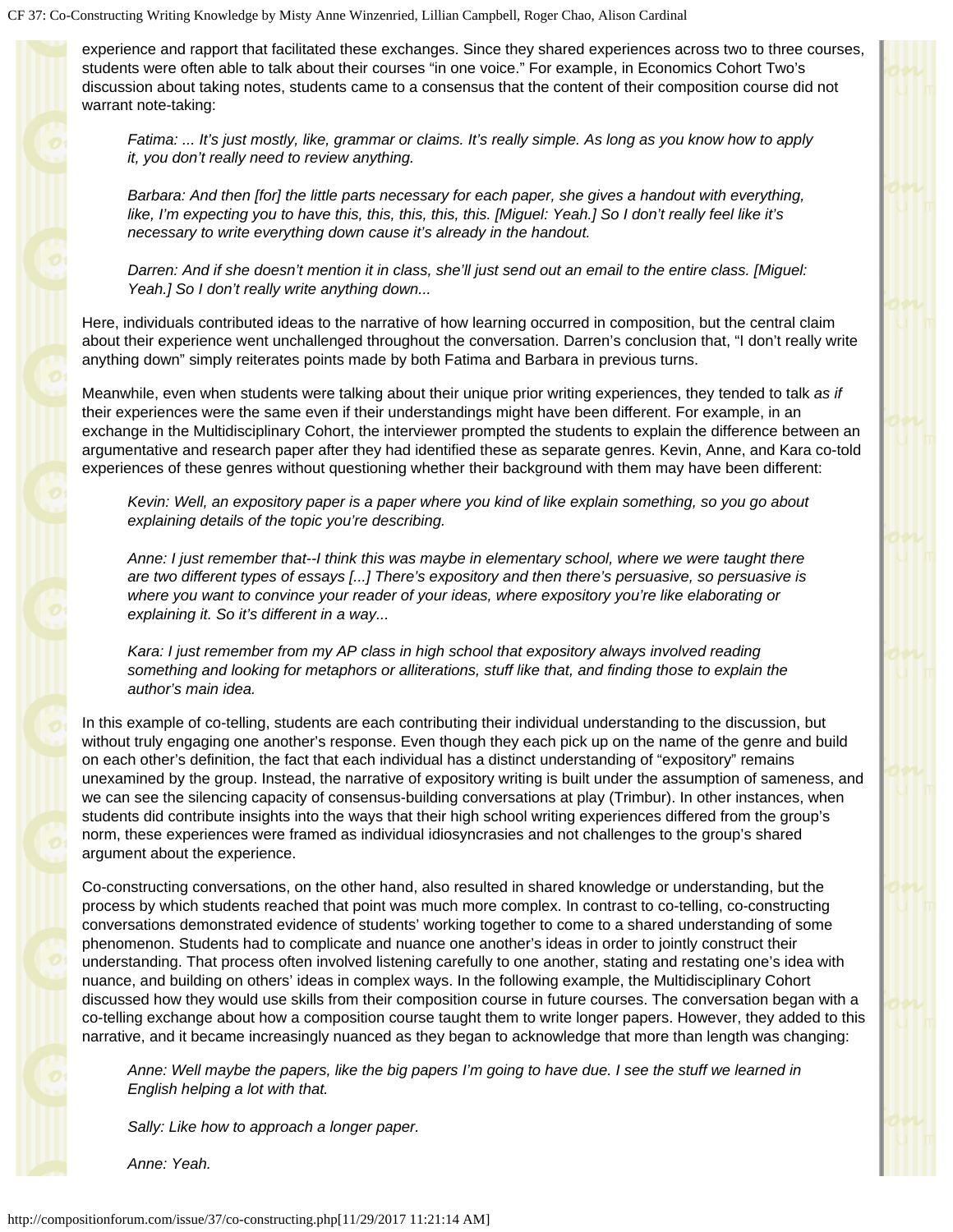*Kara: Yeah, this is kind of the first time we all had to write something this long [Anne: yeah] and so it definitely helped.*

*Anne: I mean that—that was like the point of it, was to make it long because we have to write papers that are going to be longer than that, so I guess practice is good.*

*Sally: But it's more—I feel like it's more practice of your own thoughts. Cause you can write a five to six [page] paper of research cause you're using a lot of people's ideas, and you're just putting them on paper. But when you have to analyze and then speak what—you know—write about five to six pages, it's harder. So I feel like it was just more of teaching us analytical skills or how to observe—like what we observe when writing it down on paper.*

Sally's second comment in this discussion articulated a more complex claim about what the group had learned by practicing writing longer drafts. She indicated that the ability to analyze and the awareness of choices—her ability to "observe when writing it down"—were growing from working on these longer assignments. She insisted that it was "the practice of your own thoughts" that was going to be most useful to them in the future. While Sally was the one to articulate these insights, they represented shared work within the group rather than a single individual's perspective. Kara and Anne's initial claims prompted Sally to start reflecting on what made writing a longer paper a new experience. The fact that her turn was responsive to earlier statements, rather than merely "talking past" the previous person's contribution, is a particularly important feature of co-constructing conversations.

Because co-constructing conversations developed through attentive engagement with one another's responses, groups could end up with very different insights and conclusions even when the conversation began in the same place. In the following excerpt from Economics Cohort Two, the interviewer prompted the group to co-construct knowledge about the relationship between their learning in their Economics, Composition, and General Studies courses. Like the conversation among Anne, Kara, and Sally, this conversation began with a fixation on the length of papers they were writing across contexts:

*Barbara: In the [General Studies] course, we have a lot of short writings to do, so I guess that's like kind of changing the audience cause it's not that formal either.*

*Fatima: So it's kinda like writing.*

*Miguel: And for Econ and English Composition it's, well, Econ for like any quizzes or test, the answer you're writing needs to make sense. So the instructor's teaching us in [our] English course, you need to use or have this to support your argument. Also, based off of what you said, this is like in Econ, we have to [write] something that's very concise and very accurate. Which, like, English definitely helps cause it helps you, really forces you to analyze and choose your words carefully.*

*Darren: One of the things that we covered in our composition class was audience and, like, when we're writing to our [General Studies] course, it's pretty informal kinda writing. When we write for Econ, we have to make sure we don't use terms, like, surplus--like the term surplus means something completely different in economics than it does in, like, if I were to say, I have a surplus amount of something here. And so we have to make sure we're writing to the right audience and our TAs and our professors rather than our cohort course leader because, it's like formal versus informal, so. And we learned that in our English class.*

In the previous example, Sally really synthesized and complicated the ideas of the two other students, but in this excerpt, Barbara's ideas are developed and complicated over the course of multiple turns by both Miguel and Darren. Barbara began by mentioning "short writing" and "different audiences," but her insights remained vague. However, over the course of Miguel and Darren's turns, the idea of audience fueled much more specific and developed discussions of stylistic choices, use of vocabulary, and kinds of evidence in Economics and English, demonstrating a rich example of co-constructing knowledge about informal and formal writing situations. In these excerpts, disagreement did not play a central role in complicating knowledge, but attentive listening was key. As with other coconstructing excerpts, Darren's turn nuanced earlier statements regarding formality and audience, rather than merely "talking past" the previous person's contribution. In this way, co-constructing conversations produced a more complex shared understanding through students' referencing and complicating of one another's ideas. The next section considers excerpts from a number of co-constructing conversations to better understand how they helped students to build writing knowledge in Beaufort's five domains.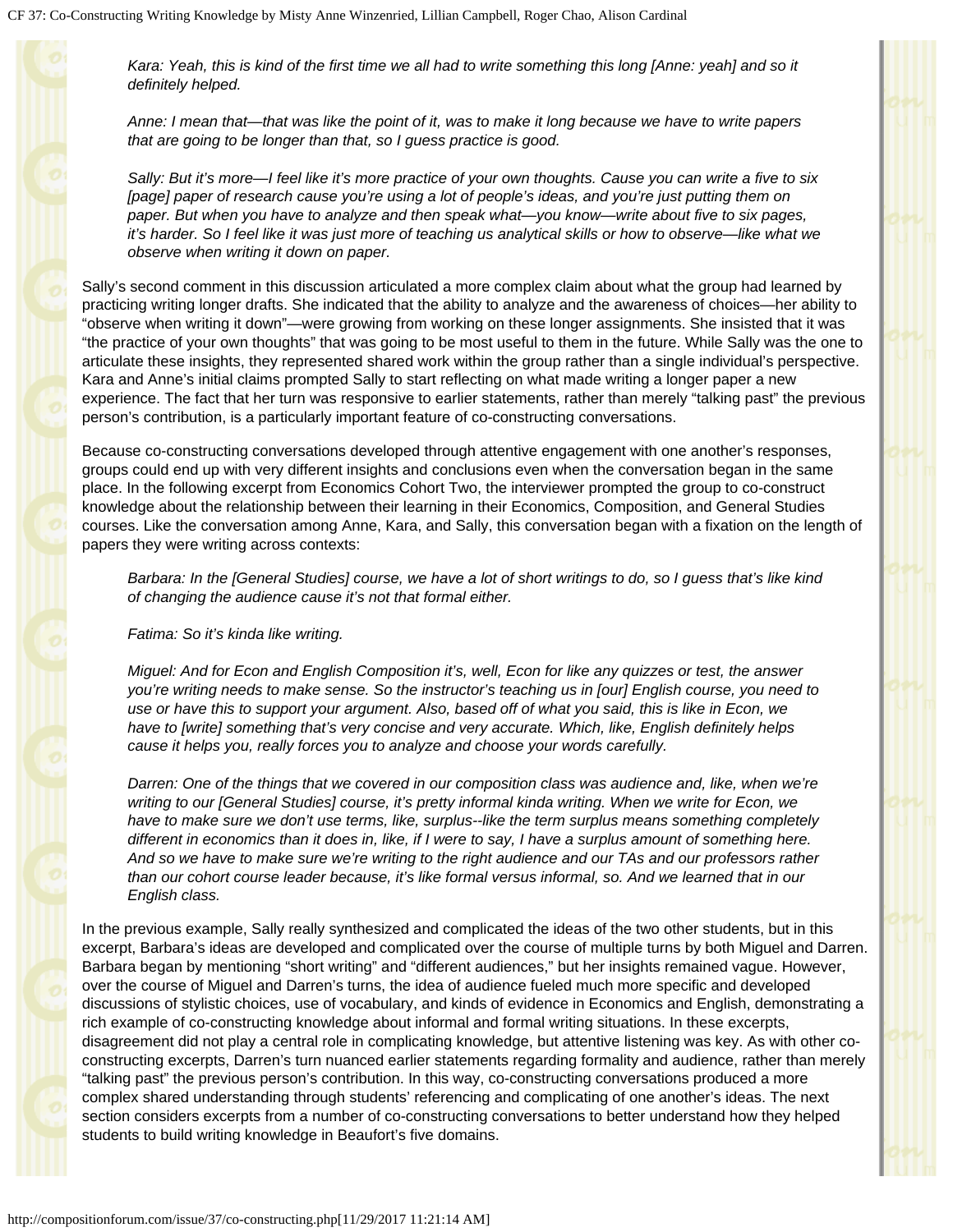## *Co-Constructing in the Five Writing Domains*

For our study, we were interested in what effects, if any, the co-constructing process had on students' perceptions of what writing looked like as it moved between various courses and disciplines. Beaufort's five domains of knowledge served as a heuristic for our analysis, specifically in understanding how students were beginning to form their writing knowledge across various contexts. Like Beaufort, we see the ability to move beyond localized understandings of writing domains as a challenging task even for adult professionals, let alone first-year students (*Real*). However, our findings suggest that when students work together, they may be better able to *both* abstract writing knowledge for future learning *and* negotiate the constraints of local contexts.

### **Abstraction through Co-Construction: Process and Subject Matter Knowledge**

In their conversations with one another, students' shared ability to abstract knowledge about writing process or subject matter (Beaufort, *College*) appeared to be positively impacted by their engagement in co-constructing conversations. Certainly, some group interactions reflected students' static views of process and subject matter knowledge, such as reiterating their teacher's directions about how information should be organized in a draft or not counting exam responses in Economics as "writing." When discussing their writing processes, students sometimes described process knowledge as specific steps to be followed and imposed from outside forces. Phrases like "have to" and "should" abounded. This is similar to Linda S. Bergmann and Janet Zepernick's finding that students often internalized writing process knowledge as "moral shoulds" (133).

Other conversations, however, showcased students' ability to abstract process or subject matter knowledge beyond the limits of a single assignment or course content beyond the domains of that course. Frequently, we saw these more complex perspectives on process knowledge and subject matter knowledge emerge through co-constructed conversation. In those instances, students offered a more situated view of process—tying their processes to specific goals and audiences. Often, this occurred in co-constructing conversations in which students compared more formulaic writing assignments in high school to the new expectations in their composition courses. For example, in the Theater Cohort, Sarah and Mike shared insights into how their writing processes were changing in college as they moved into writing longer drafts:

*Sarah: When you're writing based on [including a certain number of] paragraphs you're like "Okay I need five sentences per paragraph and that'll be enough." But then when you have to write a certain number of pages, and you really have to go into it and really elaborate for the person who's going to read it I guess.*

*Mike: Yeah, and then another thing that's different is the process that you go about doing it, cause in high school your teacher will be like "Oh you know you guys should be looking at this paragraph, looks like this"--like they'll show you examples and stuff [S: mhm]. Whereas here I mean, if you don't go in for office hours, like just in class time you don't really learn what to do per se. You kind of have to figure it out, but of course you can go in for office hours and e-mail him [mhm] but yeah it's a lot more independent.*

*Interviewer: So you feel like you're not getting models [S, M: Yeah] for writing like you used to?*

*Sarah: But that's okay because I feel like as you get older, your papers should follow a certain structure, but it can be like--I hate using that word but it can freestyle like...*

*Mike: Yeah. No, no I agree.*

In this excerpt, Sarah and Mike co-constructed the knowledge about how the processes they were learning for college writing were changing along with the length of their drafts. Sarah began with the point that she could no longer just fill in paragraphs with a certain sentence count and instead had to "really elaborate for the person who's going to read it." Her focus on how audience influences content choices brought Mike to an insight about how much contact they had with college professors and the less frequent use of models. Together, they arrived at the observation that college writing provided more opportunity for "freestyle," while still tethering that flexibility to audience. Their co-constructed agential understanding of process stands in contrast to the view of process as something static and dictated from the outside. Moreover, we often saw co-constructing conversations around subject matter knowledge lead to similarly complex and abstracted ideas as students constructed new knowledge together. This can be seen in the earlier example of Economics Cohort Two's discussion of audience awareness across Economics and Composition courses.

http://compositionforum.com/issue/37/co-constructing.php[11/29/2017 11:21:14 AM]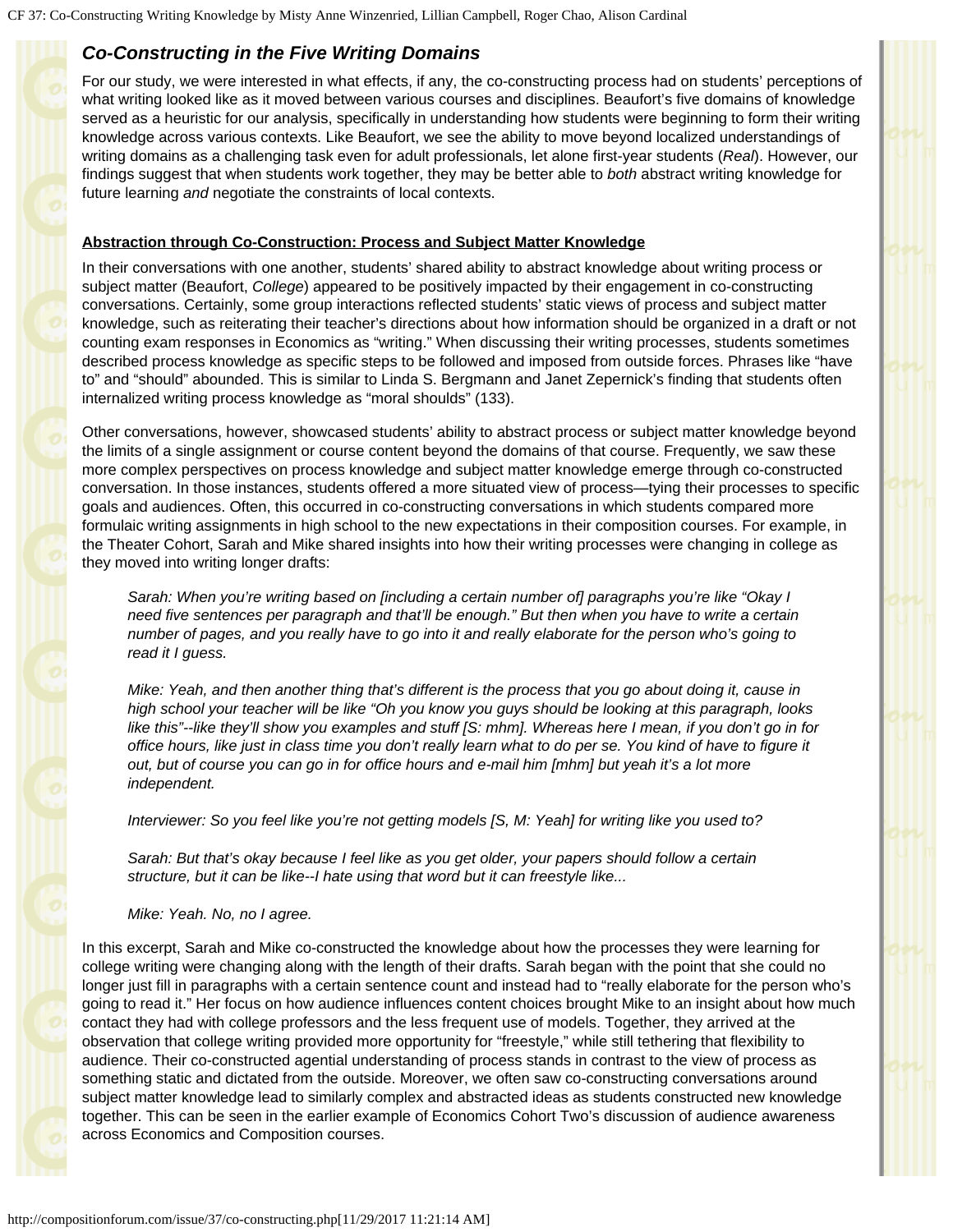Overall, in students' discussions of both process and subject matter knowledge, we saw the potential for them to arrive at cross-disciplinary insights during co-constructed exchange. In these excerpts, attentive listening was key. Students were able to pick up on a particular concept from one of their peers and nuance it in their own response. In this way, connections that were initially vague became developed and more complex over the course of the exchange.

#### **Overgeneralizing vs. Nuancing: Genre Knowledge**

In contrast to conversations in which students abstracted process and content knowledge, conversations about genre did not often lead to more rich descriptions, even when students were co-constructing. Instead, conversations tended to lead to overgeneralized rather than nuanced understandings of genre. In the context of the focus group, students discussing genres with their peers often described past genres as tasks, using common terms that masked differences. For instance, Economics Cohort Two described the assignments from their composition course as "essays" and focused on page length, with Barbara concluding the discussion with, "It's just like, a normal length, similar to high school." In another instance, Darren described almost all the genres he identified by saying, "everything is analysis." While this kind of expansive connection-making could support Darren in drawing on prior knowledge in new contexts, the tendency to overgeneralize might have kept students from seeing the finer distinctions between genres across discourse communities. It was only with intervention—either by an interviewer and more rarely by a student—that the group could come to a more complex articulation of genre features. This indicates that co-constructing could result in students glossing over important differences between genres in their efforts to collaboratively construct genre knowledge.

Along similar lines, students rarely engaged in disagreement about what constituted particular genres and tended not to take up what Mary Jo Reiff and Anis Bawarshi describe as "not-talk," or talk that establishes a genre's boundaries by identifying the genres it is not like. Instead, our students tended to take an "anything goes" approach to defining genre categories, allowing boundaries to grow increasingly expansive over each turn in the conversation to accommodate everyone's ideas. However, on occasion students were able to use co-construction to arrive at nuanced genre definitions through a willingness to disagree about boundaries. Focus groups that led to a more nuanced understanding of genre knowledge often occurred when students introduced an alternative perspective on the definition of a genre, and other students actively engaged with that definition. In a sense, this is the equivalent of group "not talk" about genres. For example, in the following excerpt from Economics Cohort One, students discussed the difference between lab reports and literature papers, with regard to the relationship between the two:

*Laura: You know, for me, I know what happens in the lab. But then the rest of it is like, I don't know what they were actually thinking, so it's more, I question my writing a lot more but in a lab report I write it down, so like everything else, you have to go back and you have to edit because you could be wrong.*

#### *Daisy: Yeah, I agree with that.*

*Brian: For me, it's more like, if you're doing say a specific lab, maybe, what you did wasn't, maybe your results weren't the correct results. And if you're writing a persuasive paper, you could be saying complete garbage, and basically things that aren't, really like the author meant. [...] As long as you support it, what you said, it's still getting a good grade. Like if you supported it well and wrote it well. Whereas with a lab, if you got the complete wrong answer, and you still wrote it well on the answer, you'd still get a bad grade because you have the wrong answer. So I feel like persuasive writing is a little easier, at least in the sense that you...the precision of figuring out what happened.*

*Laura: I don't know. It's just like they didn't expect it, they just wanted facts, they didn't care what word choice you used or if you spelled things correctly. It was if you had the right numbers, you were good, and if you didn't, you were screwed.*

Unlike in individual "not-talk," Laura and Brian did not explicitly negate one another's definition during this exchange. Instead, they hedged their points of opposition by stating "for me..." Still, Brian introduced a contrasting genre definition, and Laura considered and responded to his definition. In this way, the students articulated two different views on how genres are categorized. While Laura wanted to differentiate genres based on whether or not evidence can be viewed as "wrong," Brian called attention to the relationship between genres and communities and how evidence is valued by different groups. Brian's turns represented a rare example of connecting genres beyond the local context of the classroom to community epistemologies and practices. This example shows that if there is willingness to disagree, even subtly, students can engage in a discussion that pushes them to jointly construct more nuanced understandings of genre boundaries.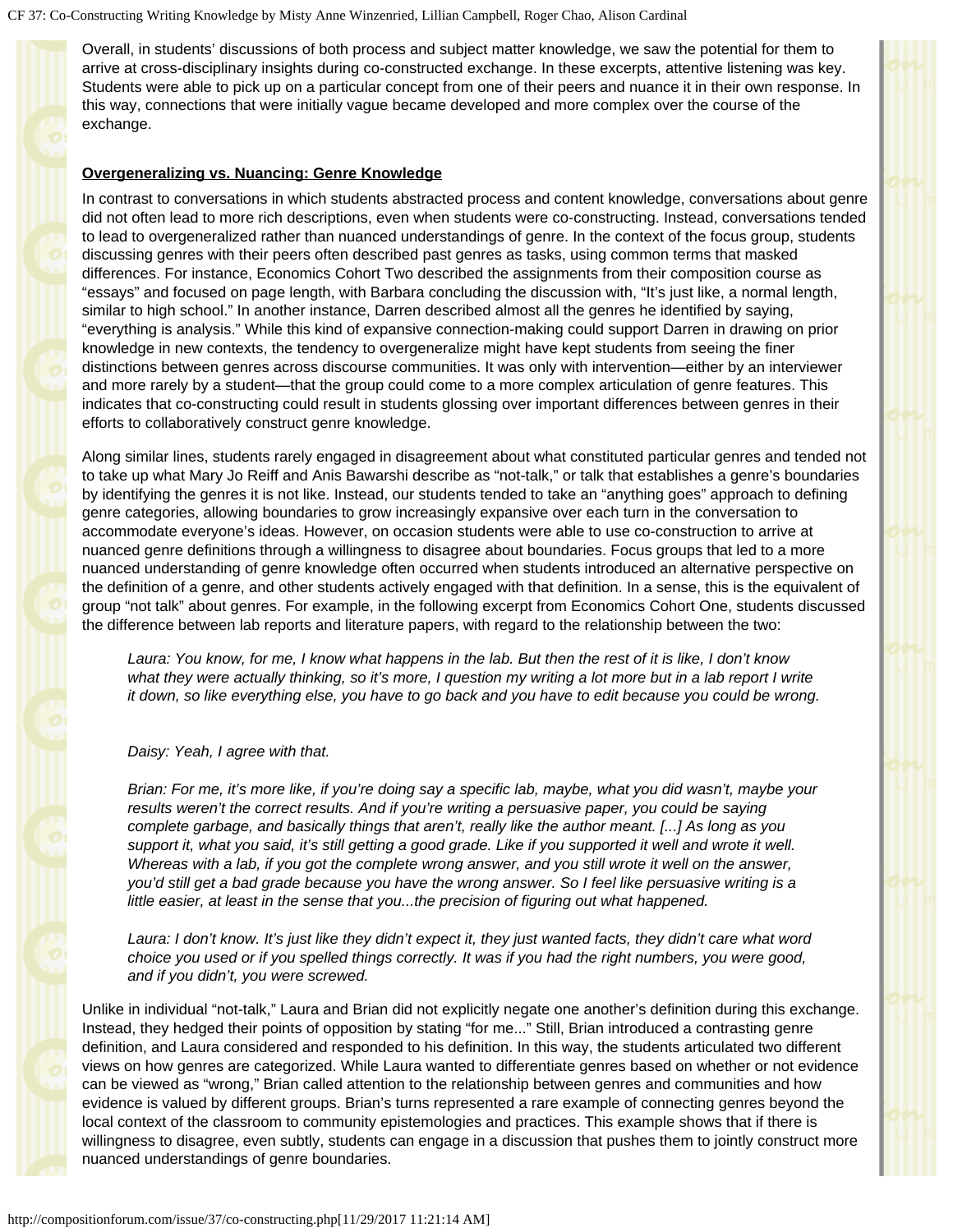### **Talk about Transfer: Rhetorical and Discourse Community Knowledge**

When students' talk turned toward rhetorical and discourse community knowledge, co-constructing conversations enabled them to negotiate—and renegotiate—that knowledge and its potential to transfer to future contexts. First, we saw students utilizing co-constructing conversation to negotiate the localized nature of classroom rhetorical situations and imagine future contexts for transferring their learning. For example, in one exchange we saw students in Economics Cohort One discuss and critique a prompt from their composition course and ultimately initiate a discussion of transfer as they wrestled with the rhetorical context of the assignment. Laura and Daisy identified a conflict between the idea of an "open prompt" and the local expectations of the course and the instructor.

*Laura: Like you have to cite these two sources.*

*Daisy: Like these two ... Yes. Two quotes from each source or something like that or relate it back in one certain way, but as far as you meet her bullet points, you can go any way you want.*

*Laura: Yeah, but sometimes it can be hard because it's like, well I don't like the sources, but I want to do this for the prompt but the source she has picked out ...*

*Daisy: Won't let me.*

The students describe their challenge with the somewhat arbitrary request to use two class sources in their paper. Together their turns highlight the tension between what will count as success in the assignment ("meet[ing] her bullet points") versus their own intentions as authors of the paper ("I want to do this for the prompt"). At the end of this exchange, Laura notes, "Yeah, the purpose of us having to use sources is to learn how to contextualize an academic writing, so what I don't understand is, why do I have to use those two sources? Why can't I find good academic sources as well? Because that's what is going to be expected of me outside of this college world and in like the real world. To me that's confusing." Thus, we see Laura and Daisy attempting to make the very move that is rare and challenging for earlier writers—abstracting beyond their localized context to connect this assignment to other types of writing. Here, the connection is broad, not identifying any specific genres in the "real world" that might necessitate finding "good academic sources," but nuanced in its critique of the assignment's lack of transferability. In this way, the co-constructed conversation provided an opportunity for forward-reaching transfer, but one that was potentially limited by the students' lack of writing experience in new situations or exposure to other disciplinary genres.

In the quarter following their cohort experience, co-constructing conversations changed as students moved into new writing contexts. During the third round of focus groups, we found that students' new non-linked courses provided an exigence for them to renegotiate the writing knowledge they had constructed during their first quarter. In Economics Cohort 2, the interviewer asked students to consider what concepts from their composition course helped them think about writing in their new courses. Over a long exchange, Tony and Barbara discussed how their current disciplinary courses—Tony in American literature and Barbara in epidemiology—required them to draw on their writing knowledge in different ways. Describing her current experience in her epidemiology course, Barbara applied the idea of audience to a scientific context, saying that "you don't want to approach a Christian community and start talking about evolution and then be totally for it and that'd be totally like not considering the audience." In response, Tony observed that the notion of "stakes" was important for his writing in American lit. Over multiple exchanges, they arrived at the conclusion that audience was the most salient concept they learned that applied to both of their contexts. When Barbara spoke about the use of slang and academic discourse in a paper and its impact on the audience, Tony built on her response:

*Tony: Kind of like not using slang you mentioned earlier, and I would say it's a little more like audience awareness.*

*Barbara: Yeah, so like that's tied more to the audience and not to knowing discourse so... I think discourse is like, it's okay to know, not necessary to know to write.*

*Tony: If you understand like the audience and the writing situation... you should be fine.*

In this focus group conversation, the two disparate contexts provided the exigence for students' negotiation of the relationship between language use and audience. Unlike the previous example that relied on an imagined future context, in this example the new context prompted students to renegotiate their rhetorical and discourse community knowledge, considering its applicability both for their local writing contexts and more broadly across disciplines. This example points to the value of co-constructing as a process that invites students to do the necessary work of remaking their knowledge for local use. It also shows how writing knowledge necessarily evolves across contexts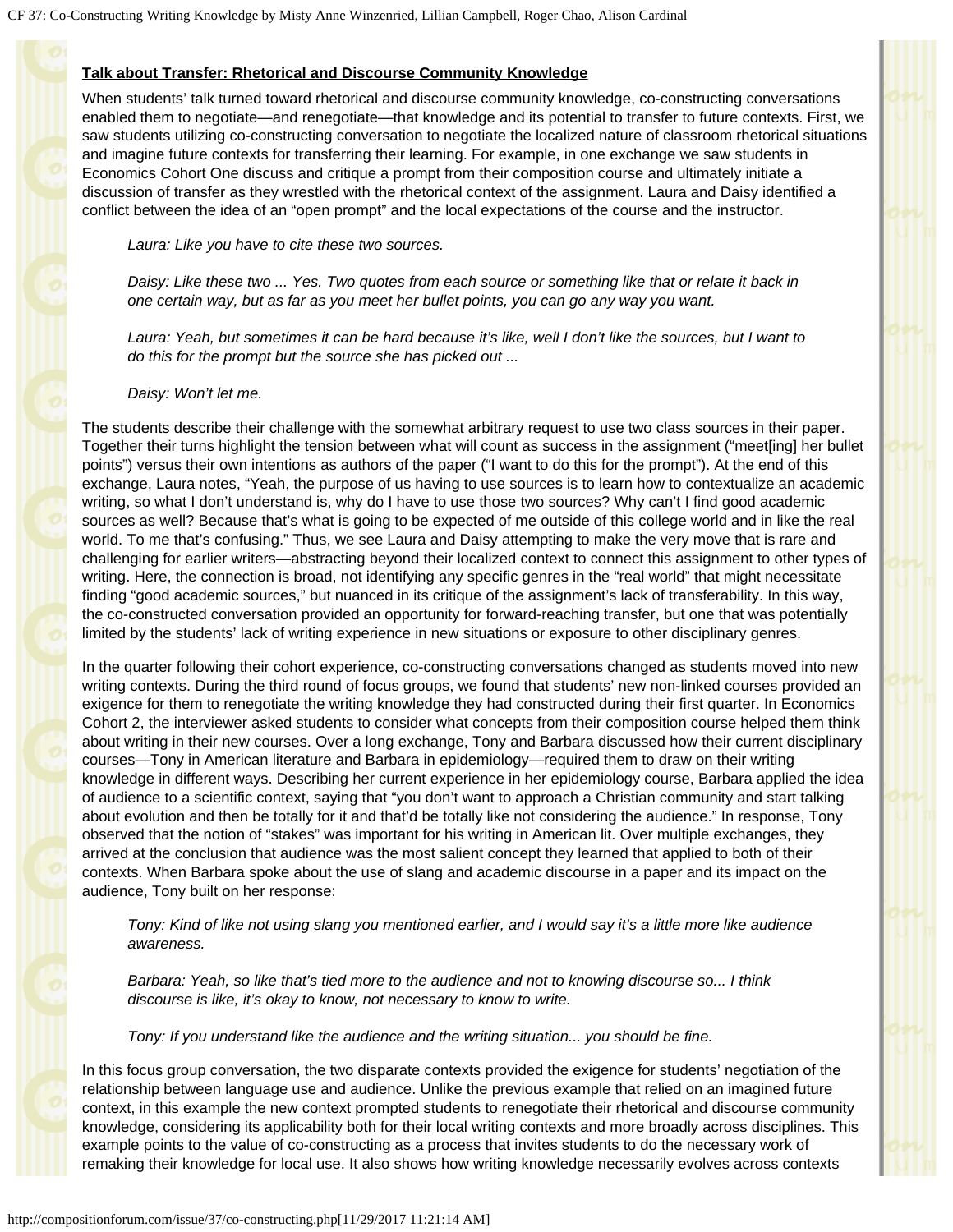and over time. Collaborative exchange among peers is a vital practice students can use to continue to cultivate and expand their knowledge of writing domains beyond the purview of single writing course.

### *Implications for Transfer of Learning*

While we recognize that students' talk about their learning across contexts is not itself transfer, our findings about collaborative interaction have implications for composition scholars' understanding of transfer of learning. While the field continues to wrestle with what transfer is and how to support it, our findings suggest that there is value in viewing transfer as a collaborative process that involves the situated remaking of knowledge for each new site. What we see when we look at these collaborative exchanges with an eye toward transfer is that co-constructing conversational moves seem to support metacognition. In VanKooten's recent article, "Identifying Components of Meta-Awareness about Composition," she describes the relationship between students' metacognition and the articulations and movements they enact as they talk about writing. VanKooten acknowledges the difficulty of studying metacognition and yet argues that it is critical for better understanding of transfer. The articulations that make metaawareness visible, then, become a way of studying the moves that might facilitate transfer of learning.

According to the literature, the factors that facilitate transfer are many, including a student's ability to abstract or generalize his or her knowledge (Perkins and Salomon), recognize similarity and difference in writing tasks or genres (Reiff and Bawarshi), and astutely "read" the demands of a new writing context (Beaufort, *College*; Devitt, Reiff and Bawarshi). Further, scholars suggest that students' engagement in forward-reaching and backward-reaching transfer allows them to contextualize their knowledge beyond a single course or assignment (Frazier; Perkins and Salomon).

In our study, we saw evidence of these important metacognitive moves throughout students' conversational exchanges. When students were constructing meaning about their writing contexts and their writing tasks, they were together engaging in two kinds of metacognitive thinking that are both necessary for transfer: discerning what knowledge is generalizable and what knowledge is local or particular. In some cases, students' co-constructed knowledge allowed them to abstract their learning beyond the limits of a single assignment or course, which we know has the potential to support transfer of learning through abstraction. In other cases, for example in some of their discussions about genre or rhetorical knowledge, we saw them paying close attention to the local constraints of their contexts. Both kinds of thinking support transfer of learning, and we saw ways that students' co-constructed conversations facilitated these thinking moves. What's more, we believe that students' ability to engage in coconstructing conversations is itself useful transferable knowledge. While our research cannot verify what students took away from their courses or their talk together, the very act of collaboratively building and nuancing knowledge is a practice that we believe has the potential to be transferable and should be investigated further. In addition, because conversations happen both inside *and* outside of classroom spaces, we join others' call for more transfer research investigating how students discuss their writing and make connections in non-traditional classroom contexts or "third spaces" (Frazier; Grego and Thompson; Lindenman; Nowacek). Our study's findings open up new methodological opportunities for studying the development of students' writing knowledge, or the development of what VanKooten describes as "meta-awareness."

Further, our study shows that through co-constructed conversations, students had the opportunity to build domains of writing knowledge that fit their own current situations and experiences. In line with Lindenman's recent work, our findings suggest that previous research in composition may have underestimated student's capacity for thinking in interdisciplinary ways because of our own limited heuristics. Instead, we imagine a far more agentic role for students and envision them both in the classroom and in research studies as agents of their own learning and transfer of knowledge (Nowacek). Past studies have emphasized providing students with the domains of knowledge that will support their transfer of learning (Beaufort, *College*). We found that while students relied on and made use of the concepts they learned in composition, co-constructing conversations enabled them to take ownership of that knowledge for their own purposes and for new contexts. Student talk captures the dynamism of knowledge construction and points to the ways students make and remake writing knowledge across contexts and over time. In fact, if we are interested not in teaching students how to write but "teaching students *how to learn to write*" (Bergmann and Zepernick 142), then the process of co-construction is an essential part of this transfer puzzle.

### *Implications for Teaching*

Studying transfer with attention to conversation shifts the emphasis from how teachers alone support transfer to how students create transferable knowledge together. However, the writing teacher can still play a role in helping students move toward more productive co-constructing conversations: first, by prompting students to co-construct and make connections across courses, and second, by teaching students to collaborate in ways that help them take advantage of their collective knowledge making. Our focus groups provided an environment that does not naturally exist, even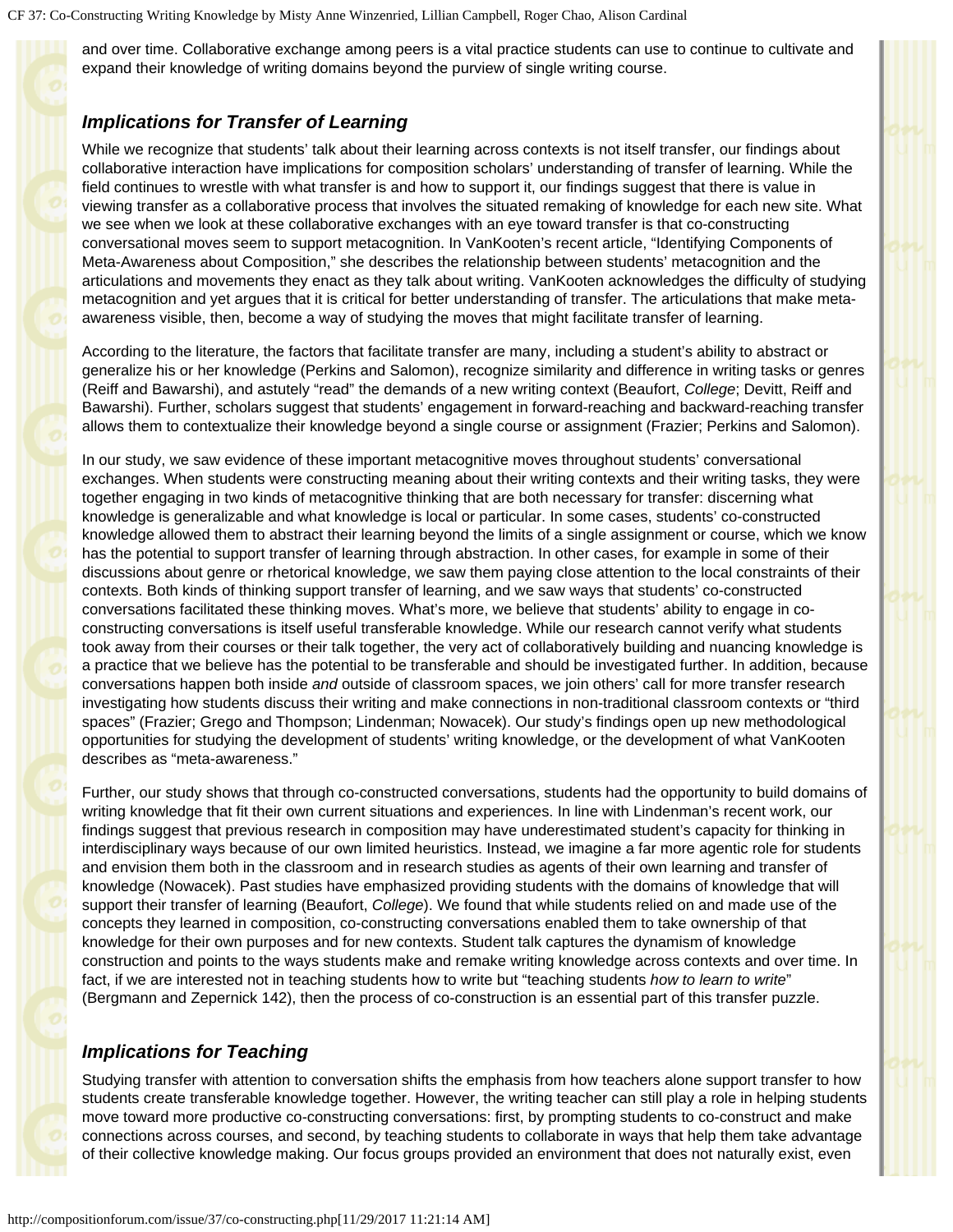among students who might share courses, but the environment we created might be replicated in the classroom with similar opportunities for student collaboration.

While we acknowledge that focus groups were not naturalistic, the conversations in the focus groups were similar to the types of conversations that might happen in a classroom environment. In both situations, conversations discursively draw from prior conversations and will continue to reverberate in other contexts. As Kenneth Bruffee, in his book on collaboration in higher education argues, "[n]o conversation happens just once. Every whole-class conversation repeats in part in the smaller-group conversations that precede it. Every small-group conversation is tested by conversation in the class as a whole that follows and incorporates it" (*Higher* 46). So while we did not observe conversation in a classroom, because we interviewed students all from the same cohort, we observed students drawing upon prior classroom conversations and experiences in the focus groups.

Because our study found that co-constructing leads to richer writing knowledge construction, a key focus of FYC curriculum and teacher training should involve helping students engage in this collaborative talk. A pedagogical approach that intentionally focuses on guiding students towards co-constructing can fundamentally shift the nature of the classroom toward what Irene Ward describes as a "dialogic" classroom that posits the role of the teacher as "fellow writer, editor, coach, facilitator, good listener, orchestrator of beginnings but rarely controller of outcomes" (180). However, as our study shows, there are predictable patterns of talk that we can recognize and encourage that lead to richer constructions of writing knowledge. In addition, Rebecca Nowacek found that students drew upon the types of connections that professors modeled in their own talk, which further demonstrates the importance of not only encouraging certain types of connections but modeling co-constructing.

Given that the richest co-constructing conversations involved students bringing to the table their different experiences and being willing to grapple with, nuance, or even disagree with one another's ideas, teachers can facilitate safe spaces in the classroom for this kind of interaction (Trimbur). Creating the conditions that encourage students to refine and nuance one another's ideas or offer alternative perspectives is essential. This might involve setting norms at the beginning that help students see disagreement as productive, or scaffolding co-constructing conversation through specific activities that allow students to "try on" or role play what it means to disagree, complicate, or build on one another's ideas. However, teachers should also remain aware that some students will feel more empowered than others to disagree. Rather than ignoring or side-stepping issues of power, teachers should facilitate classroom discussion about the roles of privilege and power in conversation and create classroom expectations for what equitable contribution should look like. Although examining the role that gender or race played in conversational dynamics was beyond the scope of our study, future research on collaborative talk should further investigate the impact of power positions in students' co-construction of knowledge.

In addition, non-traditional classroom spaces such as linked courses and studio courses position students to practice the collaborative meaning making that can support transfer of writing knowledge across disciplinary contexts. While our study points to the unique opportunities cohort models provide for transfer, teachers in traditional writing classrooms can capitalize on students' diverse range of cross-disciplinary experiences. Teachers can support student talk about their other courses, their writing in other contexts, and the sense they are making across those contexts. The activities we used in the focus groups, such as having students construct a genre taxonomy or discuss similarities and differences across writing demands, are models of classroom activities that help students both reflect upon and together make meaning out of their writing experiences.

So while student talk about writing will always have a presence in university classrooms and other informal spaces, we cannot assume that all talk is equal. When students engage in co-constructing conversations, in which they collaboratively build writing knowledge, the conversational moves have potential to facilitate the metacognitive moves we know support transfer of learning (VanKooten). Moreover, the conversational strategies themselves have the potential to be transferable. Instructors can be intentional about how they support student conversation in the classroom, encouraging co-construction through connection-making, boundary-drawing, and nuanced discussion. Meanwhile, writing programs can support institutional spaces for cross-contextual conversation—from lounge chairs in the library lobby to studio courses and tutoring groups. At the same time, we value students' own efforts at negotiating and renegotiating their writing knowledge for new contexts. In viewing their efforts at knowledge construction as a necessary and situated attempt at connection-making, we recognize students' agency. In this way, we both acknowledge and honor the everyday processes by which students "figure it out together."

### <span id="page-11-0"></span>**Appendix**

*Focus Group 1*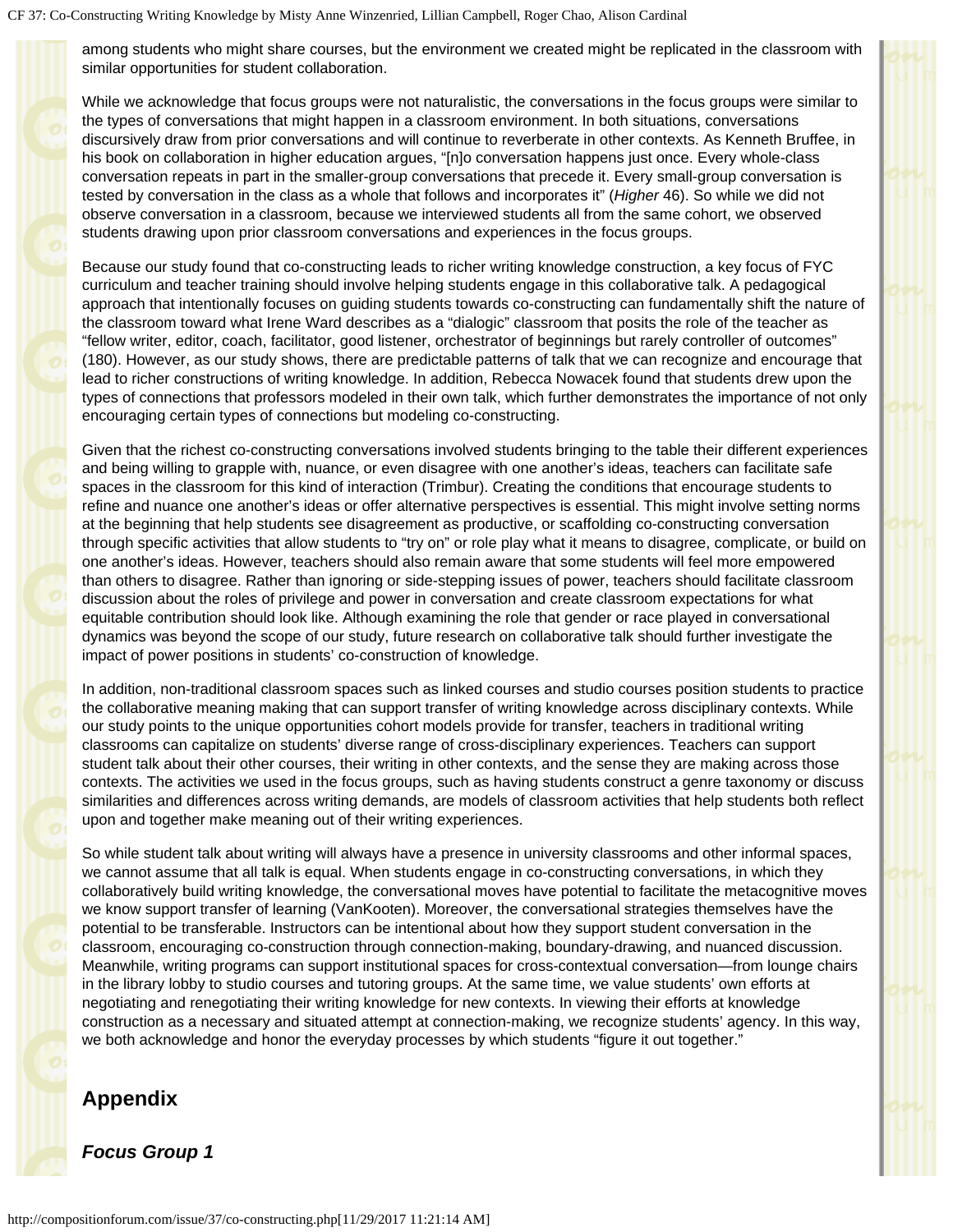*Aim: Discuss students' initial experiences in college and especially the cohort program and engage groups in a backward reaching transfer activity about high school writing tasks.*

- I. Questions regarding initial impressions of classes and college
	- 1. So what three classes are you enrolled in together? How are they going?
	- 2. What have you been reading or working on for those classes?
	- 3. What are you most anxious about or what feels most challenging to you in your classes right now?
	- 4. How is the work that you're doing in these classes similar to what was required in high school? How is it different?
- II. Questions regarding cohort experience
	- 5. Can you describe your experience being in the cohort program so far?
	- 6. Can you describe a typical cohort class session for me? What kinds of activities or discussions happen?
	- 7. Suppose I were a freshman considering being in a freshman cohort. What would you say to convince me to sign up?
	- 8. So you're taking \_\_\_\_\_\_, \_\_\_\_\_\_\_, and \_\_\_\_\_\_\_\_\_\_\_\_\_ (insert classes). What are the similarities in the work you're doing for these classes? What are the differences?
- III. Backward Reaching Transfer Activity—Antecedent Genre Organization

*First, the interviewer asks two teams of 2-3 students within the focus group to brainstorm the kinds of writing they did in high school and make a large list together. Then, the interviewer asks them to develop an organizational scheme to capture the range of writing they listed. After the teams have organized their lists, they share with the group and the interviewer asks follow-up questions:*

- 9. Definitions- One of the types of writing you put down was "persuasive." Pretend I'm a friend who just got assigned a "persuasive" paper and is very confused—what would you tell me to do for this assignment?
- 10. Connections- I see you linked persuasive writing to five paragraph essay. Why did you choose to link those two? What's similar about them? What's different?
- 11. Exclusions- I noticed you didn't include poetry on your diagram. Have any of you ever written poetry? Why do you think you chose not to include it?
- 12. Similar and Different Experiences- Does your drawing account for people's different writing experiences? (ie: Some people wrote research papers, and others didn't.) Is your previous writing experience generally similar, or really pretty different?
- 13. Comparisons Between Groups' Lists- What do you notice that is similar or different about your two groups' lists? What do you think about these similarities/differences?

## *Focus Group 2*

*Aim: Get students to vocalize the content and learning strategies of their courses by comparing notes from different classes. Ask them to start making connections across contexts and engage them in a forward-reaching activity to anticipate how learning in winter courses will compare.*

- I. Overview of learning across courses
	- 1. What are you guys learning in your non-composition course(s)?
	- 2. What are you guys learning in your composition course?
	- 3. What are you guys learning in your cohort course?
		- a. What connections do you see between the things you're learning?
	- b. What about connections between *how* you're learning in your various classes?
- II. In-depth discussion of connections using students' class notes
	- 4. Look at notes from all of your classes and compare your notes to a peer.
		- a. What similarities or differences do you notice in your note-taking strategies?
		- b. Why did you take notes in a similar way? Why did you take notes differently?
		- c. How do you decide how to take notes in a class?
- III. Connecting learning strategies
	- 5. Think again about the last things you learned in your composition class. How is it similar to what you are learning in your [non-comp] course? How is it different?
	- 6. What are you currently learning in your cohort course? How is this learning similar or different to your other courses?
	- 7. In terms of your learning strategies, what other learning strategies (in addition to note-taking) are you using for different courses? Why did you use those strategies?
	- 8. How do you know if you've learned it? How effective were your learning strategies?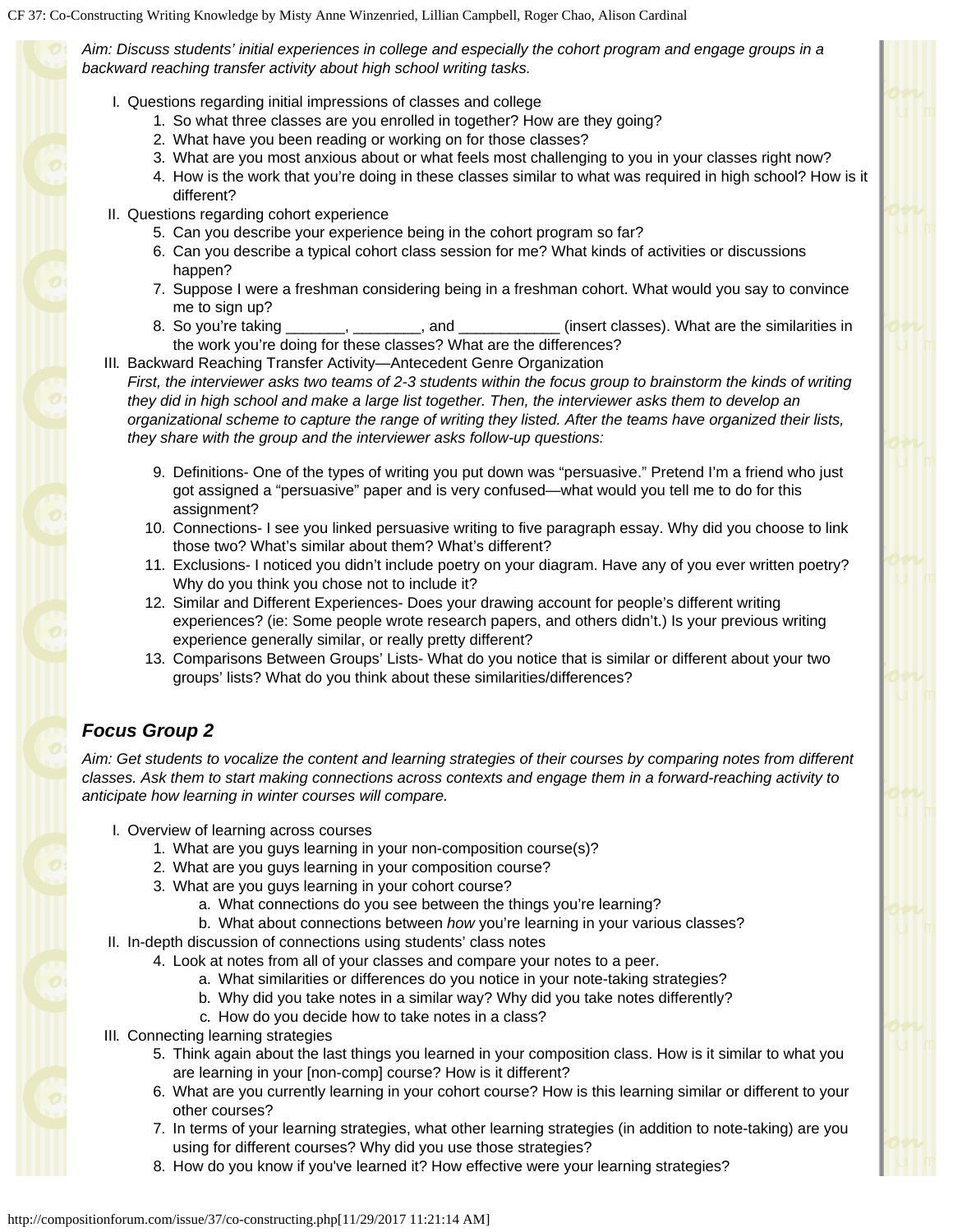IV. Forward Reaching Transfer Activity: Winter Quarter/Bubble Chart

*The interviewer gives the group a bubble chart developed by the university to organize all of the majors on campus by discipline. Students are asked to locate their winter courses on the chart and anticipate what learning will look like in these new courses.*

- 9. What classes are you taking in the winter?
- 10. Locate where they are on one bubble chart. Together as a group, discuss:
	- a. What do you think learning will look like in these classes? How do you know?
	- b. What do these classes seem most like in your previous academic experience?
- 11. What are ways you might use your experience in these classes you're taking now to help you be successful in your Winter quarter classes?
- 12. Is there anything you did this quarter that you will do differently next quarter?
- 13. Is there anything you did this quarter that you will definitely do again next quarter?

# *Focus Group 3*

*Aim: Discuss students' initial experiences in their new courses and ask them to compare their learning to the previous quarter. Engage groups in a bridging activity identifying their learning in their composition course and then ranking that learning for usefulness in future contexts.*

- I. Overview of the new quarter
	- 1. So how are your classes this quarter comparing to last quarter?
	- 2. What did you learn last quarter that is proving most useful in your classes now? a. What did you learn about writing that's proving useful?
	- 3. Can you tell one another what kind of writing you will be doing this quarter?
		- a. How is this writing similar to writing you did last quarter? How is it different?
- II. Bridging Activity: Ranking of writing skills

*The interviewer asks students to take out their cover letters from their composition course, which make an argument about how the students fulfilled the course outcomes. Students individually highlight their letters for things they learning in their writing course. Then, working as a group they list all of the things they learned and work together to rank the top five most important and bottom three least important things they learned.*

- 4. Why did you rank this learning as most useful or least useful?
- 5. What about those skills you didn't rank, why did they end up in the middle?
- 6. Pretend that you are talking to your composition teacher and feedback on the course. Which skills should she focus on the most when she teaches the class again? Why?
- 7. Think about the courses you are taking right now. Which of the things on your group's list do you think will be the most useful to you for this quarter? Why?
- 8. A lot of you mentioned that not getting grades on your composition assignments was different from high school. Looking back, how was your learning different because you weren't getting grades?
- 9. Of all the writing you did last quarter, which type of writing do you see yourself doing the most in your college career, given your choice of major? Or which writing strategy do you see yourself utilizing the most in your college career?
- III. Closing questions
	- 10. Is there anything else you'd like me to know about your first quarter experience? This could be about your cohort course, linked courses, or anything else.
	- 11. One of our hypotheses is that learning you do outside of your classes with members of the cohort is just as important as in-class learning. Does this fit your experience?
		- a. Would you add or change anything about this hypothesis?
		- b. Do you think the cohort course enabled important out-of-class conversations?

# <span id="page-13-0"></span>**Notes**

1. Following Smagorinsky, we attempt to provide a detailed discussion of the relationship between our theoretical framework, code development and application, and interpretation of results. [\(Return to text.](#page-4-0))

# **Works Cited**

Artemeva, Natasha, and Susan Logie. "Introducing Engineering Students to Intellectual Teamwork: The Teaching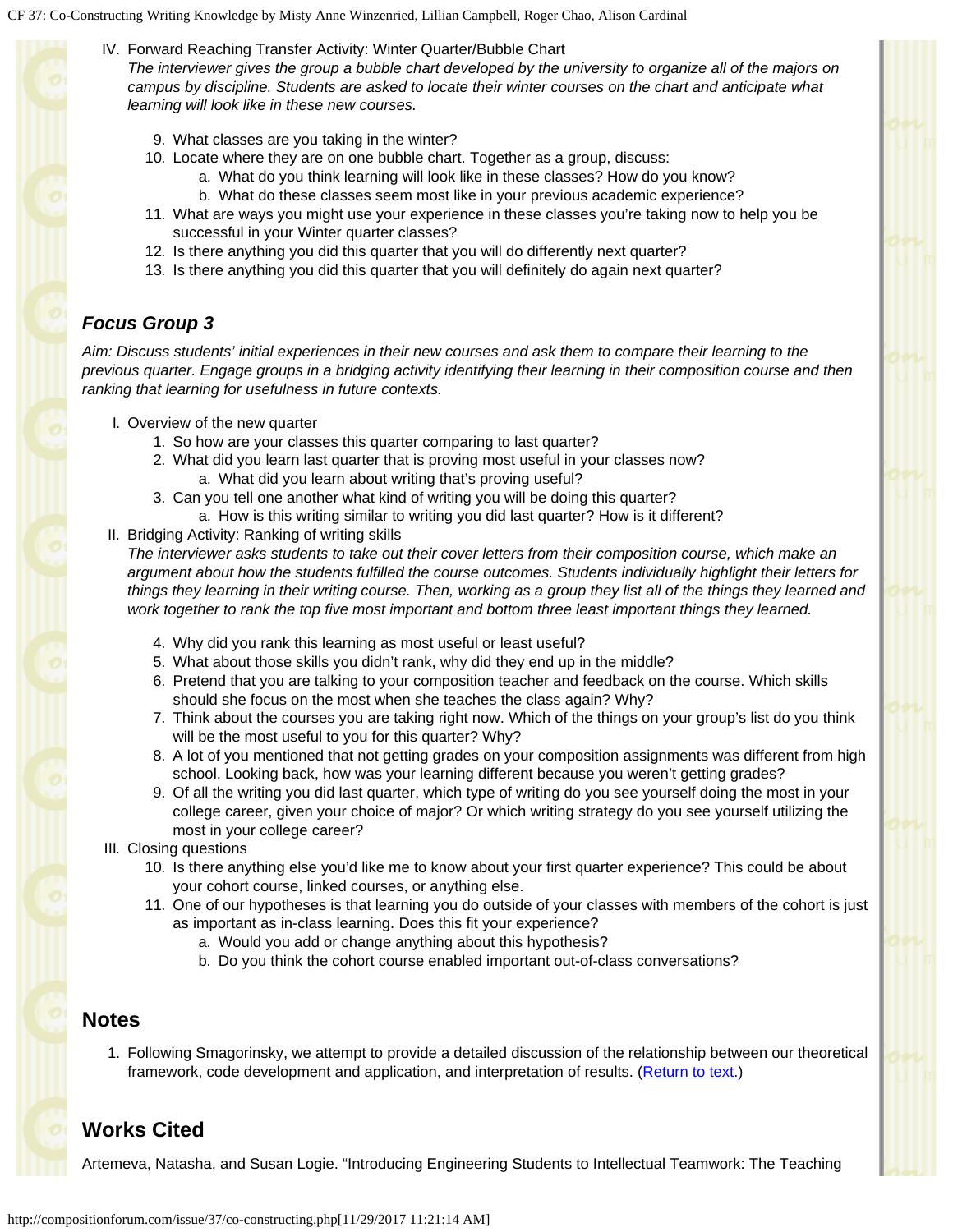and Practice of Peer Feedback in the Professional Communication Classroom." *Language and Learning Across the Disciplines*, vol. 6, no. 1, 2002, pp. 62-87.

- Bazerman, Charles. *Shaping Written Knowledge: The Genre and Activity of the Experimental Article in Science*. University of Wisconsin Press, 1988.
- Beaufort, Anne. *College Writing and Beyond: A New Framework for University Writing Instruction*. Utah State University Press, 2007.
- ---. *Writing in the Real World: Making the Transition from School to Work.* Teachers College Press, 1999.
- Bergmann, Linda S., and Janet Zepernick. "Disciplinarity and Transfer: Students' Perceptions of Learning to Write." *WPA: Writing Program Administration*, vol. 31, 2007, pp. 124-49.
- Bizzell, Patricia. *Academic Discourse and Critical Consciousness*. University of Pittsburgh Press, 1992.
- Boone, Stephanie, Sara Biggs Chaney, Josh Compton, Christiane Donahue, and Karen Gocsik. "Imagining a Writing and Rhetoric Program Based on Principles of Knowledge 'Transfer': Dartmouth's Institute for Writing and Rhetoric." *Composition Forum*, vol. 26, 2012.
- Brent, Doug. "Crossing Boundaries: Co-op Students Relearning to Write." *College Composition and Communication*, vol. 63, no. 4, 2012, pp. 558-592.
- Bruffee, Kenneth A. "Collaborative Learning and the 'Conversation of Mankind.'" *College English*, vol. 46, no. 7, 1984, pp. 635-652.
- ---. *Collaborative Learning: Higher Education, Interdependence, and the Authority of Knowledge*. 2nd ed., John Hopkins University Press, 1999.
- Devitt, Amy, Mary Jo Reiff, and Anis Bawarshi. *Scenes of Writing: Strategies for Composing with Genres*. Longman Press, 2004.
- Ede, Lisa. "Writing as a Social Process: A Theoretical Foundation for Writing Centers?" *Landmark Essays on Writing Centers*. Edited by Christina Murphy and Joe Law. Hermagoras Press, 1995, pp. 99-107.
- Ede, Lisa and Andrea A Lunsford. "Collaboration and Concepts of Authorship Author(s)." *PMLA*, vol. 116, no. 2, 2001, pp. 354-369.
- Frazier, Dan. "First Steps beyond First Year: Coaching Transfer after FYC." *WPA: Journal of the Council of Writing Program Administrators*, vol. 33, no. 3, 2010, pp. 34-57.
- Freedman, Aviva and Christine Adam. "Write Where You Are: Situating Learning to Write in University and Workplace Settings". *Transitions: Writing in Academic and Workplace Settings*. Edited by Patrick Dias and Anthony Paré. Hampton Press, 2000, pp. 31-60.
- Fishman, Jenn, and Mary Jo Reiff. "Taking the High Road: Teaching for Transfer in an FYC Program." *Composition Forum*, vol. 18, 2008.
- Gere, Anne Ruggles. "Talking in Writing Groups." *Perspectives on Talk and Learning*. Edited by Susan Hinds and Donald I Rubin. NCTE, 1990, pp. 115-132.
- Greeno, James. "Learning in Activity." *The Cambridge Handbook of the Learning Sciences*. Ed. R. Keith Sawyer. Cambridge University Press, 2006, pp. 79-96.
- Grego, Rhonda, and Nancy Thompson. *Teaching/Writing in Thirdspaces: The Studio Approach*. Southern Illinois University Press, 2008.
- Harris, Muriel. "Collaboration Is Not Collaboration Is Not Collaboration: Writing Center Tutorials vs. Peer-Response Groups." *College Composition and Communication*, vol. 43, no. 3, 1992, pp. 369-83.
- Hughes, Bradley, Rebecca Nowacek, and R. Mark Hall. "Examining Writing Center Tutorials for Evidence of Transfer." *International Writing Center Association Conference,* Denver, CO, 2016.

Jarratt, Susan C., Katherine Mack,, Alexandra Sartor, and Shevaun E. Watson. "Pedagogical Memory: Writing,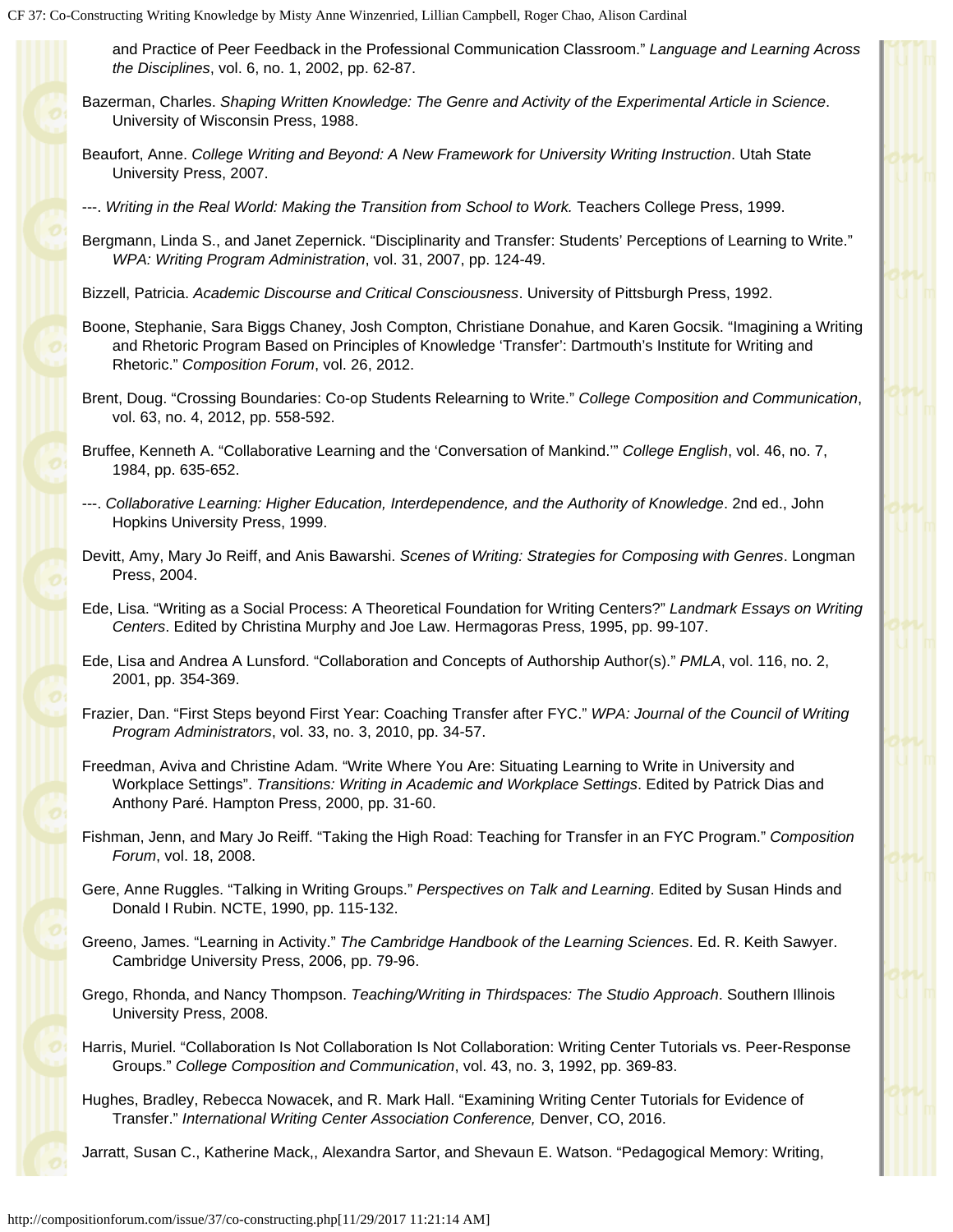Mapping, Translating." *Writing Program* Administration, vol. 33, no. 1-1, 2009.

Lindenman, Heather. "Inventing Metagenres: How Four College Seniors Connect Writing across Domains." *Composition Forum*, vol. 31, 2015.

Lunsford, Andrea A. and Lisa Ede. *Writing Together: Collaboration in Theory and Practice*. Bedford St. Martins, 2012.

Miller, Susan. *The Written World: Reading and Writing in Social Contexts*. Harper & Row, 1989.

- McCarthy, Lucille Parkinson. "A Stranger in Strange Lands: A College Student Writing Across the Curriculum." *Research in the Teaching of English*, vol. 21, no. 3, 1987, pp. 233-65.
- Nowacek, Rebecca. *Agents of Integration: Understanding Transfer as a Rhetorical Act.* Southern Illinois University Press, 2011.
- Perkins, D.N, and Gavriel Salomon. "Teaching for Transfer." *Educational Leadership*, vol. 46, no. 1, 1988, pp. 22-32.
- Reiff, Mary Jo and Anis Bawarshi. "Tracing Discursive Resources: How Students Use Prior Genre Knowledge to Negotiate New Writing Contexts in First-Year Composition." *Written Communication*, vol. 28, no. 3, 2011, pp. 312-337.
- Smagorinsky, Peter. "The Method Section as Conceptual Epicenter in Constructing Social Science Research Reports." *Written Communication*, vol. 25, no. 3, 2008, pp. 389-411.
- Smart, Graham. "Reinventing Expertise: Experienced Writers in the Workplace Encounter a New Genre." *Transitions: Writing in Academic and Workplace Settings*. Edited by Patrick Dias and Anthony Paré. Hampton Press, 2000, pp. 223-252.
- Spigelman, Candace. *Across Property Lines: Textual Ownership in Writing Groups*. University of Illinois Press, 2000.
- Sternglass, Marilyn. *Time to Know Them: A Longitudinal Study of Writing and Learning at the College Level*. Routledge, 1997.
- Trimbur, John. "Consensus and Difference in Collaborative Learning." *College English*, vol. 51, no. 6, 1989, pp. 602- 616.
- Tuomi-Gröhn, Terttu, and Yrjö Engeström. "Conceptualizing Transfer: From Standard Notions to Developmental Perspectives." *Between School and Work: New Perspectives on Transfer and Boundary-crossing*. Edited by Terttu Tuomi-Gröhn and Yrjö Engeström. Emerald Press, 2003, pp. 19-38.
- VanKooten, Crystal. "Identify'ing Components of Meta-Awareness about Composition: Toward a Theory and Methodology for Writing Studies." *Composition Forum,* vol. 33, 2016.
- Ward, Irene. Literacy, Ideology and Dialogue: Towards a Dialogic Pedagogy. State University of New York Press, 1994.

Wardle, Elizabeth. "Identity, Authority, and Learning to Write in New Workplaces." *Enculturation*, vol. 5, no. 2, 2004.

- ---. "Understanding 'Transfer' from FYC: Preliminary Results of a Longitudinal Study." *Journal of Writing Program Administration*, vol. 31, no. 1-2, 2007, pp. 65-85.
- Yancey, Kathleen Blake, Liane Robertson, and Kara Taczak. *Writing Across Contexts: Transfer, Composition, and Sites of Writing*. Utah State, 2014.
- Zhu, Wei. "Interaction and Feedback in Mixed Peer Response Groups." *Journal of Second Language Writing*, vol. 10, no. 4, 2001, pp. 251-276.

"Co-Constructing Writing Knowledge" from *Composition Forum* 37 (Fall 2017) © Copyright 2017 Misty Anne Winzenried, Lillian Campbell, Roger Chao, Alison Cardinal. Licensed under a [Creative Commons Attribution-Share Alike License.](http://compositionforum.com/editorial-policy.php#license)

 $\blacksquare$ **C** SHARE